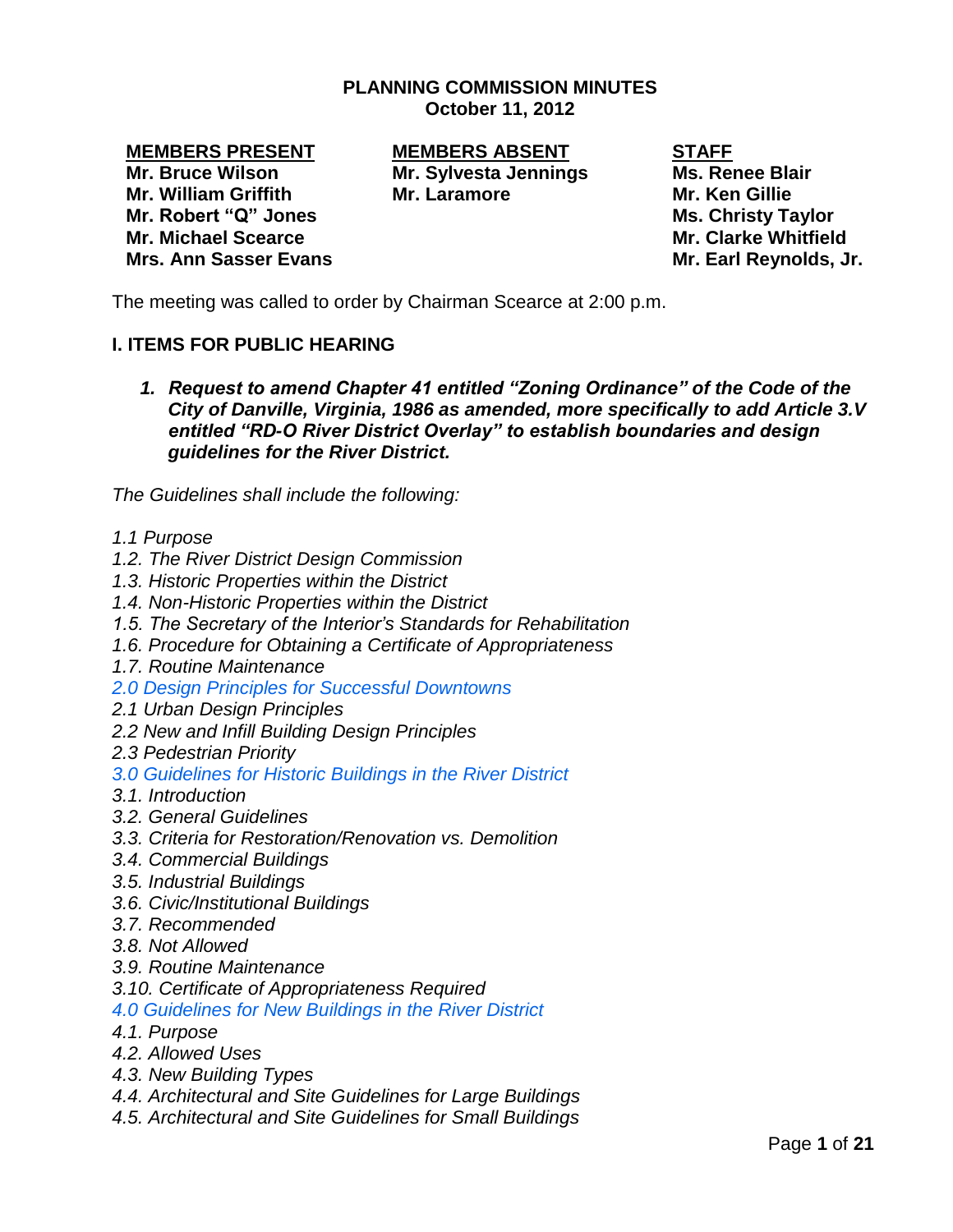- *4.6. Routine Maintenance*
- *4.7. Certificate of Appropriateness Required*
- *5.0 Site Design Guidelines*
- *5.1 Purpose*
- *5.2. Site Guidelines*
- *5.3. Routine Maintenance*
- *5.4. Certificate of Appropriateness Required*
- *6.0 Sidewalk and Outdoor Dining and Outdoor Display*

#### *Design Guidelines*

- *6.1. Purpose*
- *6.2. Sidewalk Dining*
- *6.3. Outdoor Dining on Private Property*
- *6.4. Outdoor Display Guidelines*
- *6.5. Routine Maintenance*
- *6.6. Certificate of Appropriateness Required*

### *7.0 Sign Guidelines*

- *7.1. Purpose*
- *7.2. Commercial Signs*
- *7.3. Existing Signs*
- *7.4. Awnings & Canopies*
- *7.5. Banners*
- *7.6. Wayfinding Signage*
- *7.7. Routine Maintenance*
- *7.8. Certificate of Appropriateness Required*
- *8.0 Streetscape and Open Space Guidelines*
- *8.1. Streetscape Guidelines*
- *8.2. Streetscape Recommendations*
- *8.3. Routine Maintenance*
- *8.4. Certificate of Appropriateness Required*
- *8.5. Public Open Space Guidelines*
- *8.6. Open Space Recommendations*
- *8.7 Certificate of Appropriateness Required*

*The boundaries include all properties within the area bounded by and within the following:*

*Beginning on the south side of Riverside Drive at the Farrar Street overpass, and then along the south side of Riverside Drive to the Norfolk and Southern Rail Road Bridge, thence south along the west side of the Rail Road tracks to the north side of Monument Street, then along the north side of Monument Street to the west side of Newton Street, including 501 and 503 Newton Street, thence along the west side of Newton Street to the north side of Dame Street, thence along the north side of Dame Street to the north side of Wilson Street, thence along the north side of Wilson Street, to Jefferson Avenue including the property at 257 Jefferson Avenue, thence along the rear property lines of lots on the north side of Jefferson Avenue crossing Patton Street, along the rear of the lots fronting the west side of Patton Street to 747 Main Street, thence crossing Main Street including up to 730 Main Street, thence extending west to the include the east side of Spring Street, thence north to South Ridge Street, including all properties along the north side of South Ridge Street to High Street, including all properties on the east side of High Street to the north side of Floyd Street, thence along the north side of Floyd Street to the east side of Poplar Street, thence along the east side of Poplar Street, to Union Street Bridge Road, crossing the Dan River,*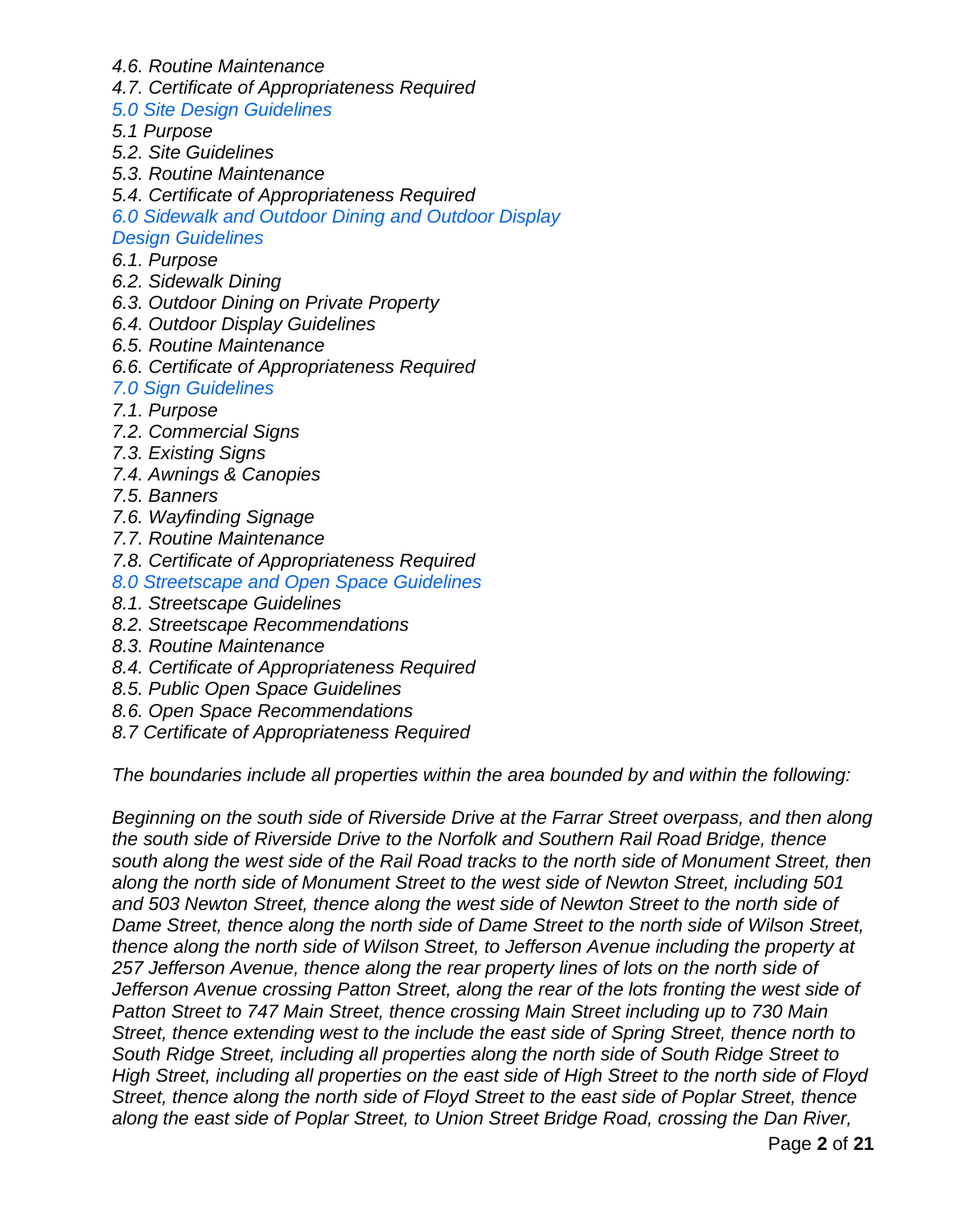*then extending along the rear property lines of Farrar Street to the intersection of Riverside Drive.*

Open the Public Hearing.

Present on behalf of the request was Ms. Allison Platt. Ms. Platt gave a PowerPoint presentation outlining the River District plan and the purpose of the design guidelines.

Present in opposition to the request was Mr. Gus Dyer, Chairman of the Board of Zoning Appeals. Mr. Dyer stated in Section 3.8.

Ms. Platt stated you will have to remind me what that is.

Mr. Dyer stated what is not allowed.

Ms. Platt asked not allowed in which section?

Mr. Dyer responded it is in section 3.

Ms. Platt asked is that historic buildings?

Mr. Gillie responded Civic Institutional buildings, 3.6 recommended, 3.7, 3.8 not allowed.

Mr. Dyer stated the first thing under not allowed is *additions to buildings that do not match the original building in style and materials.* The Science Center across from the railroad station apparently does not match that criteria. Would you agree to that?

Ms. Platt responded I would agree to that. First of all, it might be ok that it doesn't because it is a Civic Institutional building. Civic Institutional buildings have more leeway in terms of what they do.

Mr. Dyer stated Dr. Herman's River District Towers has a design element.

Ms. Platt stated I am sorry I don't know what building you are talking about.

Mr. Gillie stated the Dan River Research building.

Mr. Dyer stated it has a modern addition. I think it is probably the elevator tower or the stair tower.

Ms. Platt stated I have seen that.

Mr. Dyer stated that does not seem to match these guidelines. Can you address that because these are probably the two most prominent structures that we have going on in the River District right now. Also the Large Format Theater will be an addition to the Science Center obviously does not match these criteria. Can you discuss that a little bit?

Ms. Platt responded that is also a Civic Institutional building. As I have said, special buildings which would be Civic and Institutional buildings are hard to say. It might be a theater, it might be a convention center, it might be a building like that. I do think that the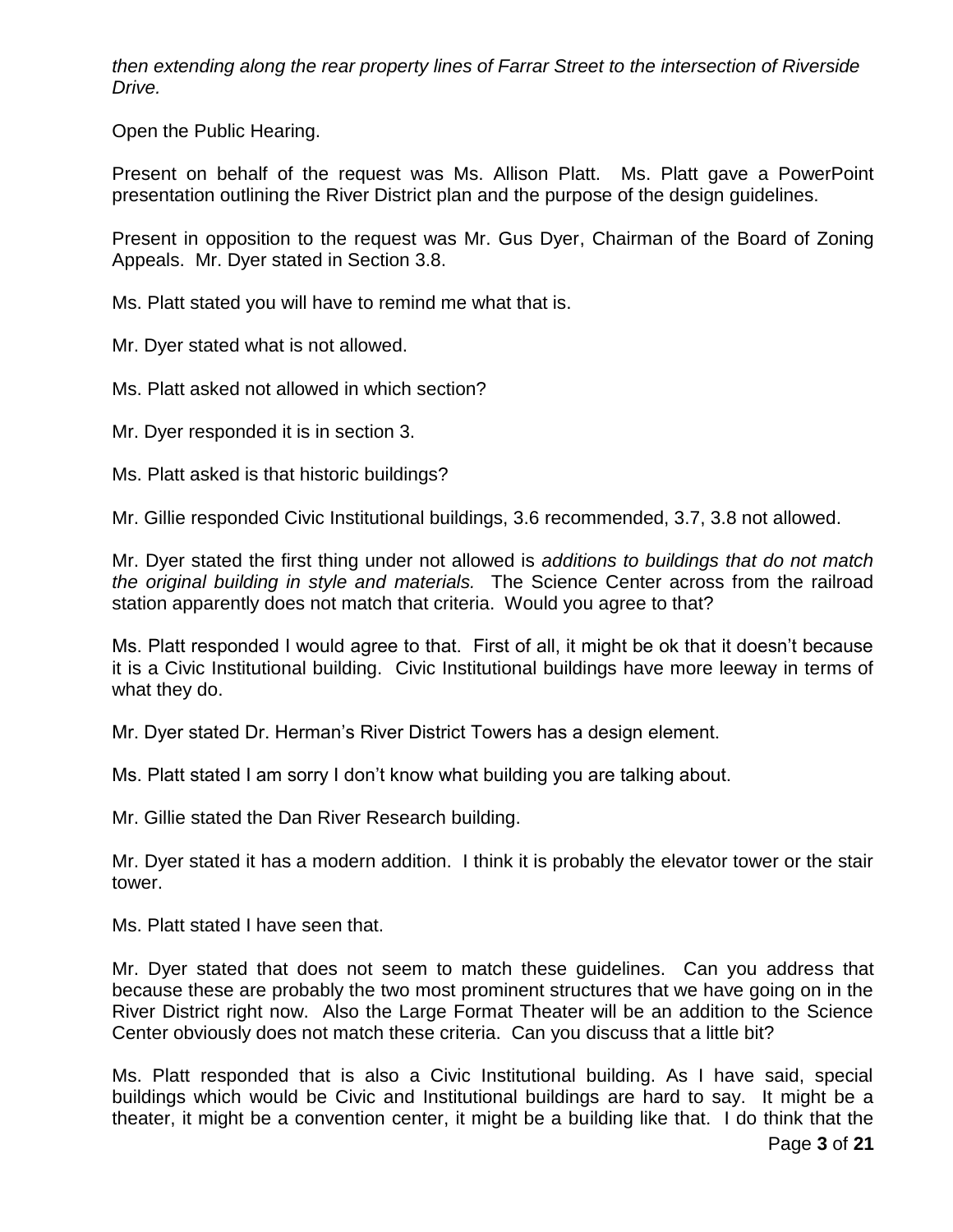Design Guidelines under *3.6 Civic and Institutional Buildings*, offers you more leeway in terms of what you would design as is appropriate. As far as the Dan River Research building, that glass part as I recall is hidden from the street, so technically it wouldn't be a problem. An important thing to remember is these guidelines for historic buildings if you want to get a tax credit in a historic district these guidelines are necessary. They are written with that in mind. If you have a historic building and you are trying to get a tax credit to build an addition that doesn't fit the architectural style of the building you are not going to get that tax credit.

Mr. Dyer stated well the question is if you weren't going after the tax credit, because I have taken classes that say maybe the tax credits are not something everyone would want to pursue.

Ms. Platt stated well certainly not. In a residential district most people don't because it is too much trouble. If you are over a certain amount of development costs those federal and state tax credits can make a difference between building the building or not building the building. I would say for most large projects that are using a historic building they would absolutely want those tax credits like the Ferrell building for instance; however let me just say that there is a two part approval process in these Design Guidelines. For an historic building for which tax credits were sought these would apply that they are not allowed. This is what the two part approval process does for you. There may be circumstances and let's just take the Dan River Research building as an example. If the only way you are going to get that elevator tower in there is by doing an addition, if it is not visible from the street then the design commission may decide that is acceptable. The procedure would then be, the first part of the approval process says "does it meet the guidelines?" You would say to that no. Then you would say "do you approve it?" In that case, you would say "yes."

Mr. Dyer asked so the DDRC has that leeway?

Ms. Platt responded they do.

Mr. Dyer asked they are not bound to uphold the Code regardless of their personal opinion? My first concern was that a lot of this would be coming back to the Board of Zoning Appeals since this was part of the Zoning Code. Mr. Gillie has informed me that this will go before the DDRC. The Board of Zoning Appeals doesn't have that leeway. We are essentially appointed by a judge and unless they meet the law, regardless of how we feel about it, it is our obligation to uphold that. This commission will have leeway.

Ms. Platt stated they will and they should. If you look at that same page there is the example of that warehouse. I forget what the address is.

Mr. Dyer stated Lynn and Depot.

Ms. Platt stated right, the one that faces the rail yard. There is no way unless you put a call center or something in there to keep that building historically correct and use it; because there is no windows in it. You would have to alter that building to make it usable. I think what the Design Guidelines call for in trying to set up a system is flexibility. If you want the tax credits, you are going to have to play by the rules. If you don't and it is acceptable to the people on the commission then it is fine. Does that answer your question?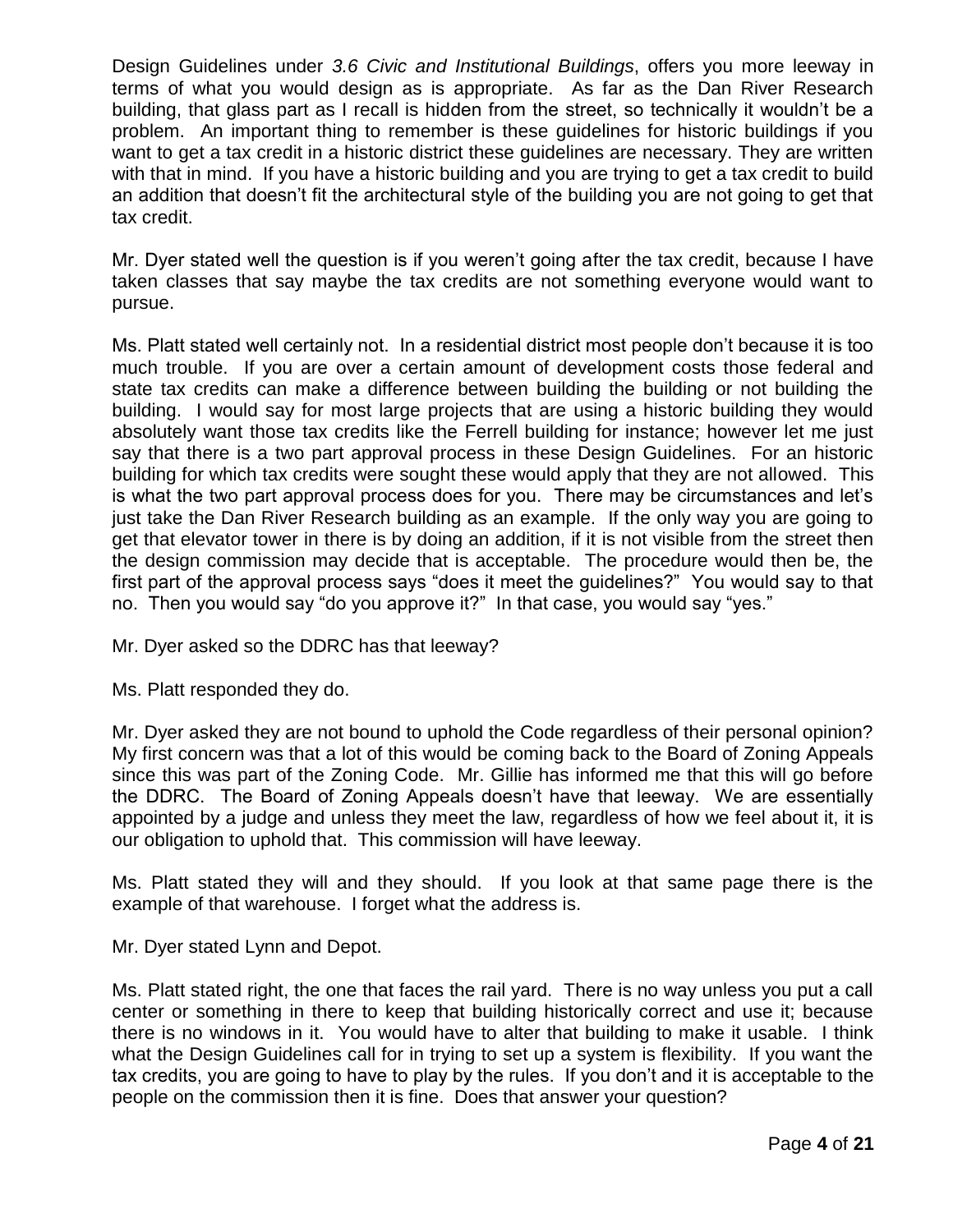Mr. Dyer responded it does.

Present in opposition to the request was Mr. Rob Taylor. Mr. Taylor stated I am a property owner downtown section 3, which is not historical. It is behind the Galileo School on Boatwright Avenue. We have a building built back in the 1960's. I purchased the building in 1999 and in 2000 made some modifications to it. I have this God forsaken awning on the outside that I have been looking at getting replaced. The problem is trying to find a method to replace it. I already have pricing to replace it, anything from \$5,000-\$10,000. First of all, I haven't seen where for section 3 there is a set of standards yet.

Ms. Platt asked what is section 3?

Mr. Taylor responded it is in your diagram.

Ms. Platt stated that is not a district. It is basically just characterizing the type of buildings that are in there.

Mr. Taylor stated I was under the impression that those areas are going to be defined.

Ms. Platt stated they are defined for new buildings.

Mr. Taylor asked they are not going to be defined for existing buildings?

Ms. Platt responded no.

Mr. Taylor stated on the existing building, if I was to take that awning down and replace it with the same type of awning there would be no problem. The problem is trying to find an awning that matches something from 1960. So, the next deal is I come up with a solution that may cost \$10,000, but the board decides that they don't like it and I need to spend \$20,000 on something else. Who is going to help me pay for that? Do you want me to just leave it that way and leave it as an eyesore?

Ms. Platt responded personally, I would not like you to leave it.

Mr. Taylor stated if you put something onerous on the building owner to make a modification to the way that you or the board decides that it needs to look, how are you going to assist that building owner in doing that and not have to pay it out of their pocket?

Ms. Platt responded I am the Chairman of the Historic District Commission in Goldsboro and there is a lot of parts of Goldsboro that are pretty depressed and have non-contributing buildings. Our committee understands that first of all, times are hard and second of all if it is a non-contributing building it just needs to look decent. I think there has been some confusion in the CAR, because the standards say very clearly and there is no other way for them to interpret it that you have to use authentic material and replace like with like. This draws a distinction between non-contributing buildings, new buildings, and historic buildings. I think that if this is in place you should take some care as to who is appointed to this commission.

Mr. Taylor stated that is my point. Whoever gets appointed and put on this committee could make it very onerous for property owners. If I come in and say I can't place it with like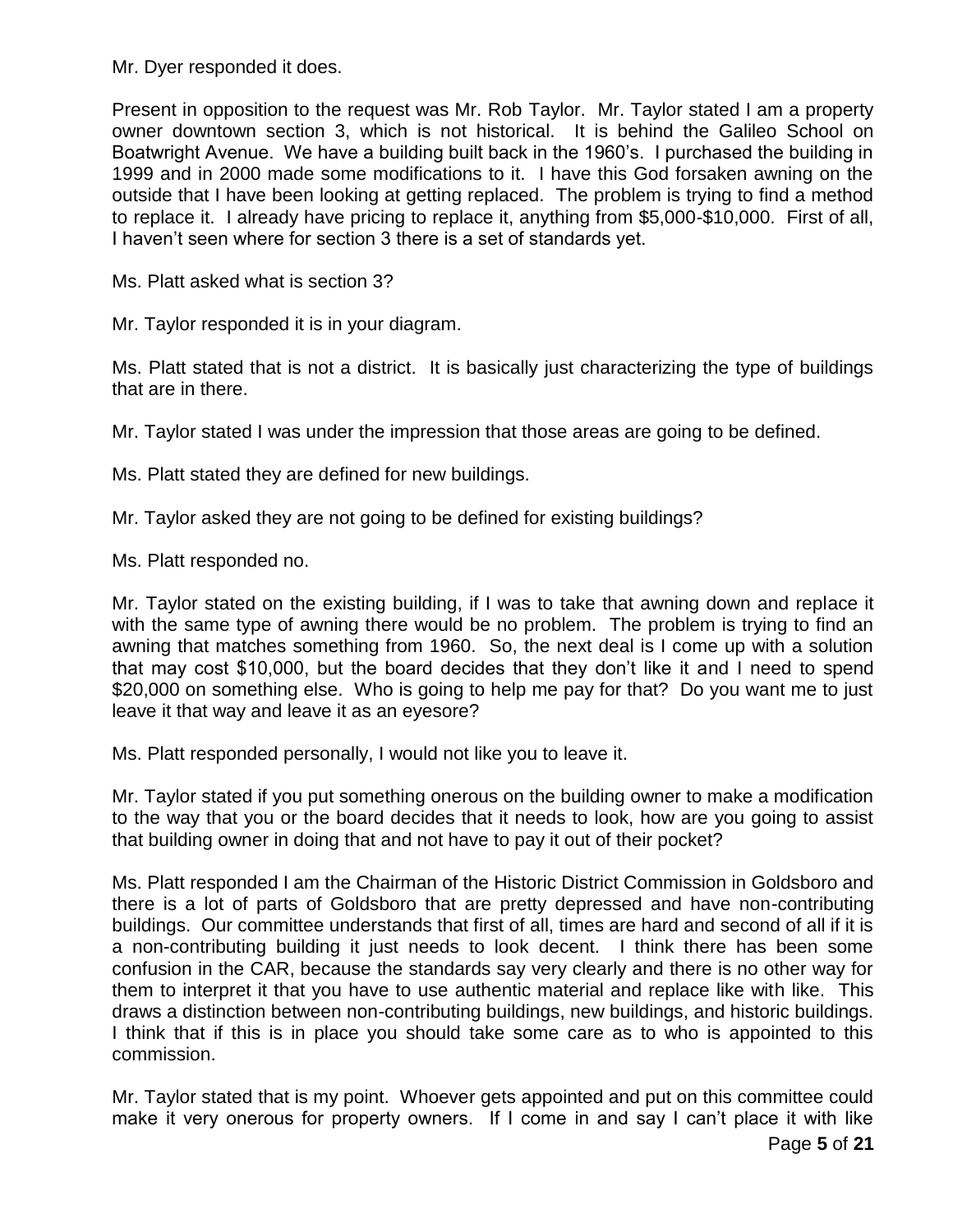because they don't make that anymore, but I have found a solution that is \$10,000 and this is would I would like to do; and the board comes back and says "no, we don't like that."

Ms. Platt stated we don't like that is not an appropriate response.

Mr. Taylor stated but you see what I mean. We would rather you go with this solution and I get a price on it and it is \$15,000 or \$20,000. My question is, now that I am in a River District is there some type of funding that is going to help me pay for that or I am going to just leave the building the way it is because I can't afford the \$15,000 or \$20,000 for the improvement?

Ms. Platt responded in Goldsboro there is in fact like \$80,000 a year available for façade improvements. If people are making improvements and they have been approved by the Historic District Commission they then can go to this organization and ask for façade an improvement grant that would cover up to 50% of the cost of doing the improvement.

Mr. Taylor stated I guess what my concern is that you keep interchanging Historic District with River District and I want to make sure that here in Danville we are not saying that the River District is going to be administered by the Historic District.

Ms. Platt stated no. It is a separate organization. The thing that gets a little confusing is that there are two Historic Districts in the River District. It is very important for people like you to understand that if you have a non-contributing building you want it to look attractive but you don't want it to be an historic recreation because it never was. There is something on the first section here that talks about the attitude. If you don't mind I am going to read it very quickly because what you are saying is very important to the success of having Design Guidelines in the River District. The point of having the Design Guidelines is so that everybody benefits including you.

Ms. Platt read Section 1 of the Design Guidelines.

Ms. Platt stated that should always be the goal of this commission and that is to be helpful to people like you, to succeed not to stand in your way. With some people, there may be examples where they do something they know is probably questionable, like in Goldsboro last week somebody plastered siding on the back of their historic building because they didn't feel like taking down the stucco that was falling down. So, we said "no, you can't do that."

Mr. Taylor stated I guess my concern is that the board needs to understand building owners downtown in the non-historical areas have concern that if you appoint a board they can make it onerous on us to put the building to some standard that it was never designed for to begin with. I mean it is a 1960's brick face, block building with a terrible looking awning.

Ms. Platt stated that you are trying to fix. That needs to be understood by the people that are appointed. Frankly, the people are very important who are appointed to that committee. That whole issue of modern and non-contributing buildings, they were built to be utilitarian and as long as they look decent and are maintained that is all that needs to be done. If you wanted to build a new building, there might be different standards; but maintaining your own building or in my opinion upgrading it slightly by your opinion is fine.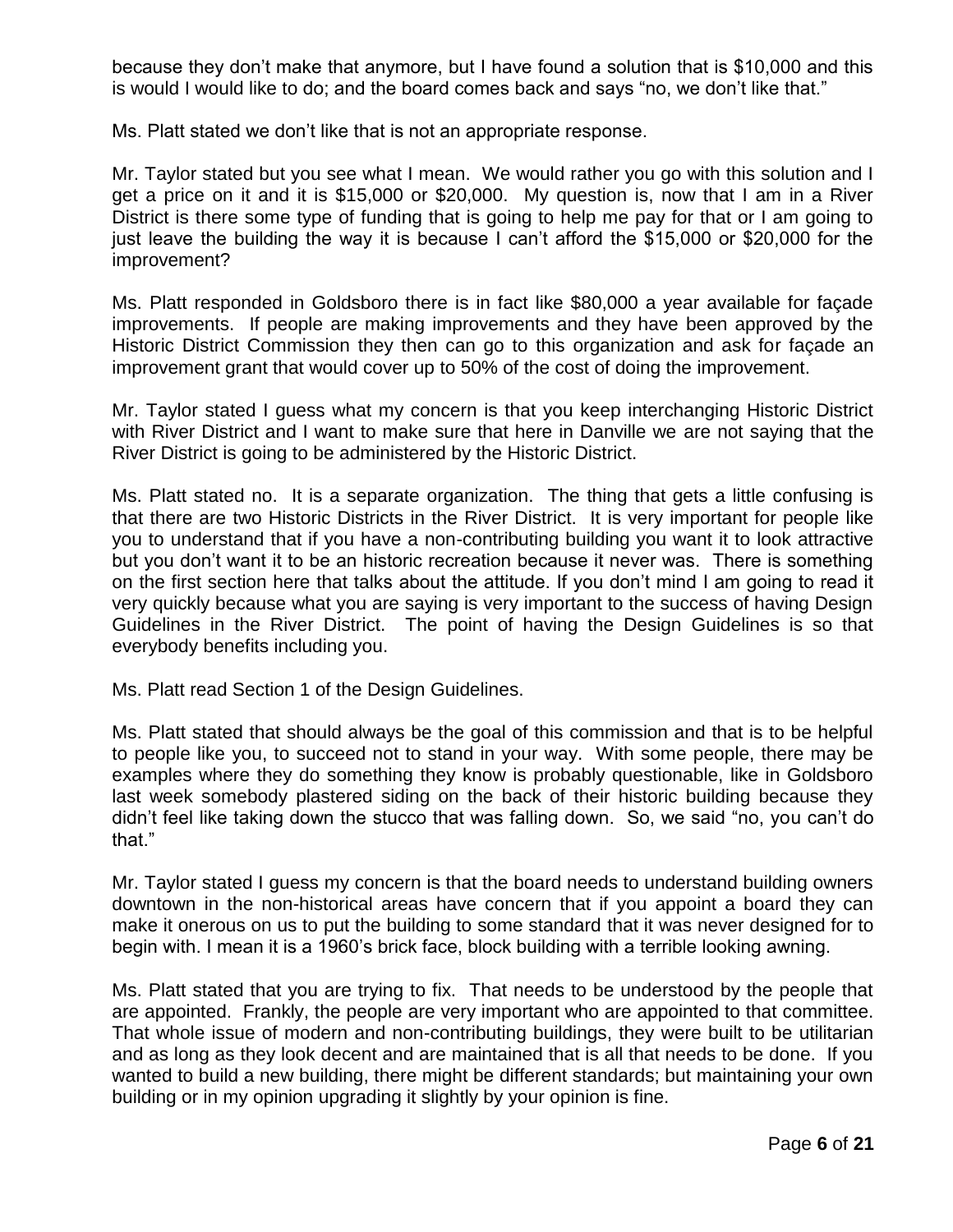Present in opposition to the request was Mr. Sammy Saunders. Mr. Saunders stated I am a property owner downtown. I have a question that pertains to what is happening now. I own a building right beside the Downtowner. That wall looks terrible. Before it looked fine because of the wall right beside it, you couldn't see it.

Ms. Platt asked are you talking about the building on Main Street?

Mr. Saunders responded on Union Street. Now that they have taken the Downtowner down and they are going to take that wall down even further if I understand. The side of building showing looks pretty gross. I don't know what we are going to decide to do. I have two questions: number one, I am assuming that they can't force me to do anything; number two, whatever I decide to do at this point I would have to get approval. Is that correct?

Ms. Platt responded if you are just repairing the building, you wouldn't need to do anything.

Mr. Saunders stated when I say repair; I mean it is cracked brick. I am sort of waiting to see how much damage is there from the settling after all of this demolition. It shook the building so much, there could be some brick to fall off. My question is, as long as it sits there, they can't make me do anything; but if I decide I am going to work on it, if I am going to put stucco on top, have I got to come back to the commission and say "hey look I am going to stucco the side of this building?" I assume they have got to approve what I am going to do once this goes in place. Is that correct?

Ms. Platt responded I guess to some degree it depends on whether there is a structural issue. You are saying that there could be a structural issue. Is that right?

Mr. Saunders responded well it could be.

Ms. Platt stated it is good to understand that if it is a health, safety, and welfare issue.

Mr. Saunders stated let's assume that it is not. I have got to do something to it. It looks pretty gross.

Ms. Platt stated I actually saw it a few minutes ago.

Mr. Saunders asked if I decide to stucco that, obviously it would look a lot better than it looks now, are they going to come back and say "no, you have got to put brick up there and re-brick the whole thing and spend thousands and thousands of dollars."

Ms. Platt responded I think it is the same question that he brought up. I am not going to be on the commission because I don't live in Danville. I think it is very important that you appoint people who understand times are tough. I will give you another example of kind of what you are saying. The second oldest Jewish temple in the state of North Carolina is in Goldsboro. The back part of it is now a soup kitchen. They needed to add cold storage, and a shed off of the back. Technically for historical purposes they should have built it similar style, but it is a non-profit. It is something the community needs and something that needed to be done. We had them build it not in the style of the building and paint it a dark color so it was sort of obnoxious and we approved that. The standards allow for that sort of thing. Stucco is a material that is used on a lot of brick when it is in very bad condition. Personally, I would have no trouble with that. I would hope that a commission wouldn't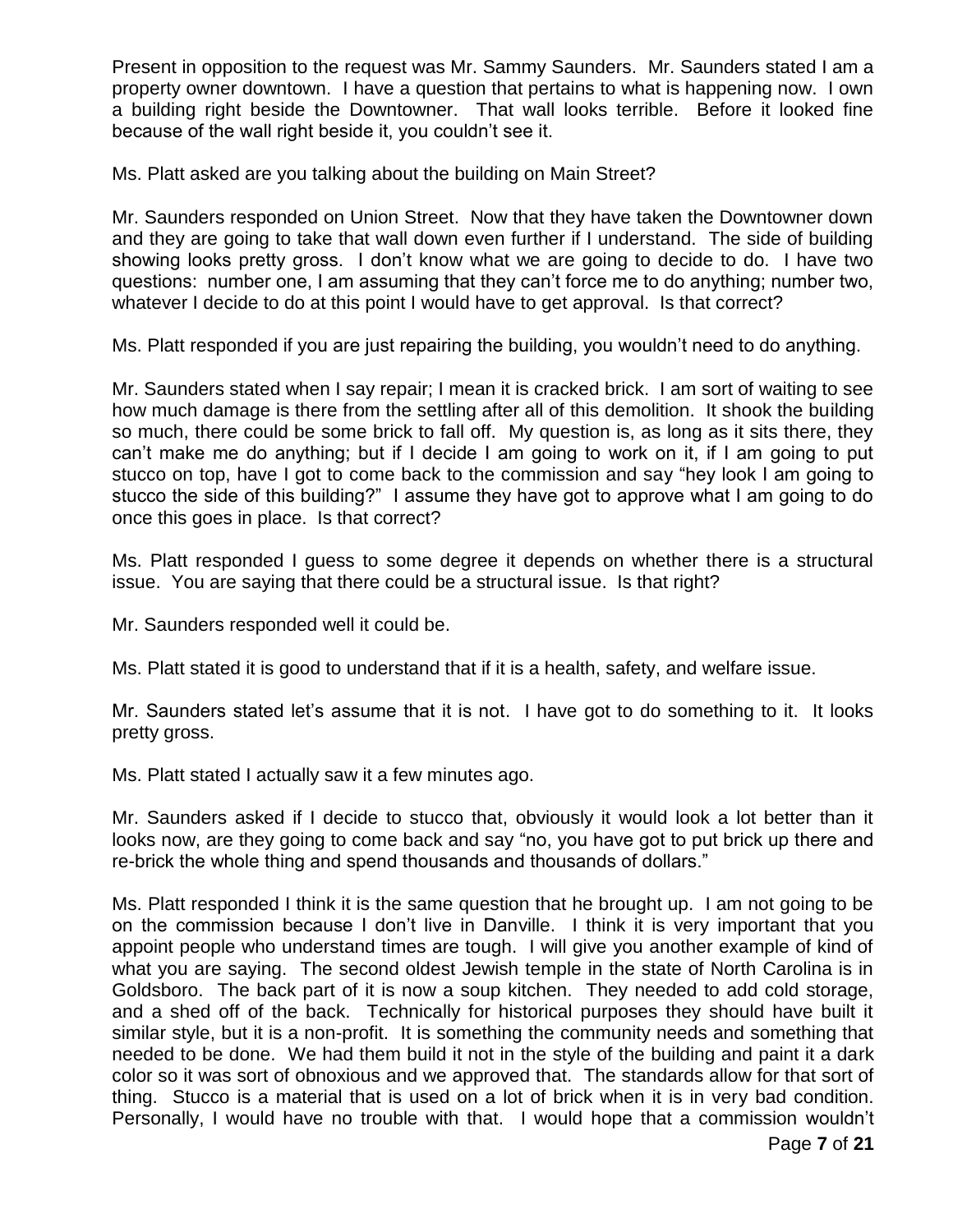have trouble with it either. Yes, you probably would have to go and say "I want to do this." The other thing that is important to remember is there are some things which don't require commission approval. I don't know if that would be one or not. Often times I will get a call from a staff person at the City saying "this needs to be done, it is not a big deal, do you think that is going to be ok to approve at staff level?" It gets approved and it gets done more quickly.

Mr. Saunders stated let me ask you another question. I just bought 409 Main Street and wanted to fix the façade. The City worked well with me. I didn't have any major issues and we got it built. If I was doing that today, after these guidelines have passed, I bought the building under contract in my mind I knew what I was going to do and the City worked well with me. Once these rules have passed and I have also got to sign a contract with a limited time to close and I have got to come back to them and say "this is what I want to do, will you approve it?" I have to get their approval before I close on the building. I don't want to close on the building and then come back and they want me to spend \$200,000 more than I want to spend to fix the building up. Is that the guidelines? The other issue is when I bought the building it had a façade on the front of it that was just green stucco. The original concept was to punch holes in that plaster and put windows in it similar to where they were before. It already had holes there. Everything worked out fine. As it turned out, the stucco cracked so I ended up pulling the whole thing down and redoing the whole front. My question is if I came to the next week to do this are they going to say "you have got to get the whole thing done. If you are going to punch holes to put in windows that is changing the whole front. You have got to take the whole thing down and start over, which costs an extra \$25,000." Are they going to require that? The other issue is when I put the windows in; I didn't put the windows quite as large as they were. The windows would have cost twice as much.

Ms. Platt stated you are asking me way too technical questions.

Mr. Saunders asked if I am doing that today, have I got to get all of those things preapproved before I close on the property?

Ms. Platt responded yes. I still the issue is one of practicality. You have a building that has already been degraded and you are trying to bring it back. That is a different consideration than if somebody has an historic building and they want to cover it with metal or they want to put stucco on it where there was none and there is not a need for it because the brick is in good condition. Reasonableness is the issue. The goal of it is, I said it at the beginning and let me say it again, to make everybody succeed by making downtown look so good that more people will want to be here and open businesses here. If the whole area looks good then it may be that some things will have to be done to a slightly higher standard. I don't think the purpose is to do that just for the sake of doing it. The purpose of it is to make the area look so good that everyone does better.

Mr. Saunders asked how long do you anticipate this process to take to get approval?

Ms. Platt responded if it is approved by the City, I don't think there is an issue at all.

Mr. Saunders stated if I sign a contract with Gerald to buy his building and I want to do this remodeling. I sign a contract contingent on me getting City approval or the Commission's approval and I come back saying "this is what I want to do." How long is that going to take? Do I have a 60 day or a 90 day window?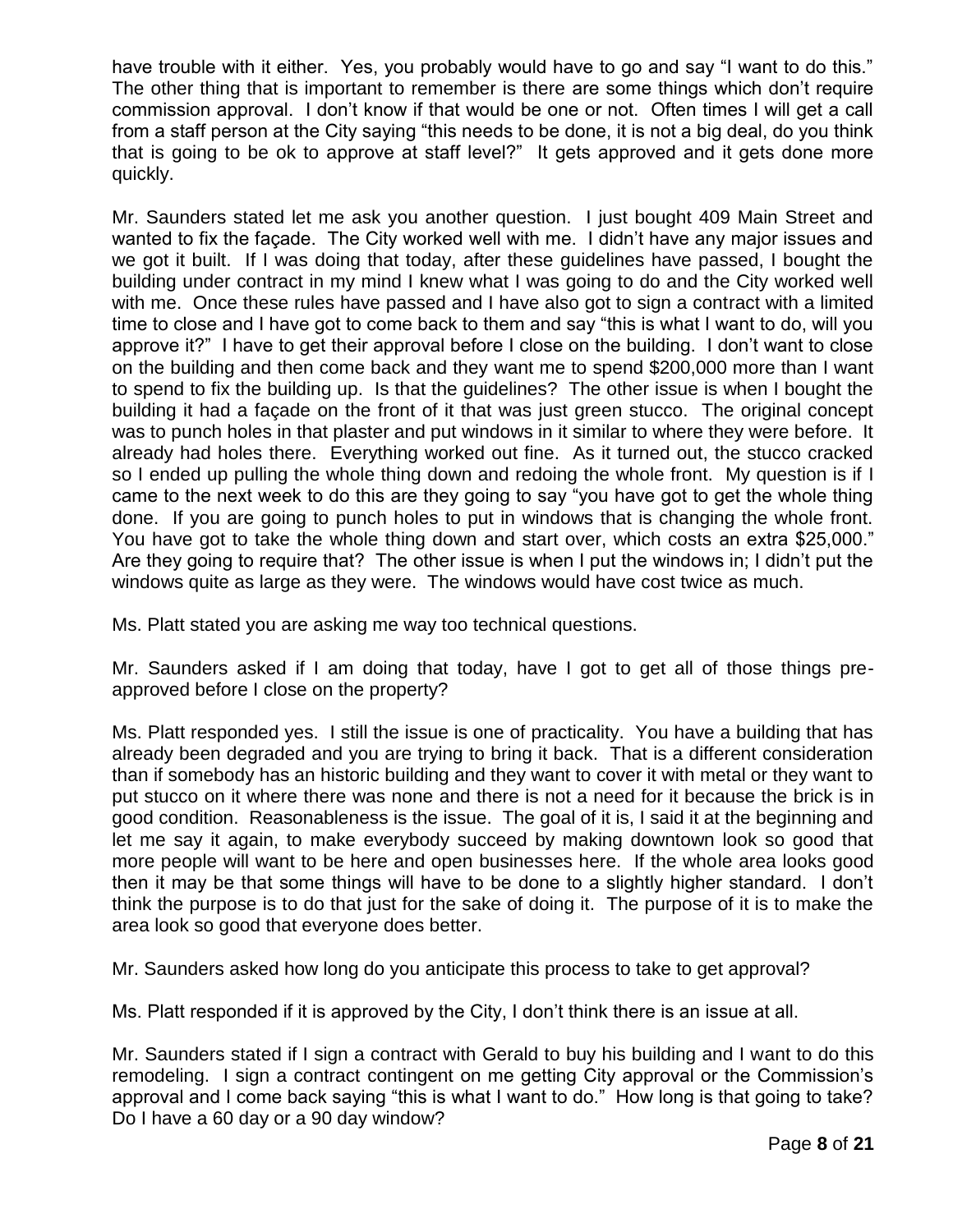Mr. Scearce asked how long is the due diligence period?

Ms. Platt responded in Goldsboro it is a month. Two weeks before the meeting they have to publish it in the paper. You have to get the plans to the staff person, they have to publish them, and then you go to the commission. All things being equal, in 30 days you should have approval.

Mr. Saunders stated but if the commission says "we like this, or we think you ought to do this or that" have I got to come back next month? Do I have to wait another 30 days to come back after I redesign?

Ms. Platt responded in Goldsboro the way it generally happens and I am not saying that this is the way it should happen here, but if everything is acceptable except they have a problem with X, they will say "we will approve it subject to X being whatever you have agreed upon or discussed at the meeting." I don't think it needs to be an onerous process. It shouldn't be an onerous process. Everybody is trying to succeed here. Holding things up is not the point. The point is to make sure that there is a certain level of quality not to make it difficult for people. If there is one thing that is a problem, you talk about it at the meeting, agree between yourself and the committee that there is a slightly different way that will work a little better and the whole thing is approved based on that one change.

Present in opposition to the request was Mrs. Sarah Latham, Vice Chair of the Commission of Architectural Review. I think a lot of people are worried. Obviously these are hypothetical questions and it is impossible to answer specifically what will happen until it actually gets started. I think there is concern because CAR that oversees the Old Westend has City Ordinances that it must apply. There is not a dual system placed in those Ordinances. There is not flexibility placed in those Ordinances. Allison and I have had some discussion about that. We have to apply what the City Ordinance requires in the Old Westend. However, what Allison is saying is that she has purposefully written these guidelines to allow for a much greater degree of flexibility, so that the commission that oversees the River District can work hand in hand with the property owners to work out a thing that is in everyone's best interest. The CAR approves without any difficulty 95% of the requests that come to us and that is without that built in flexibility. I certainly don't think that the CAR is unreasonable and how it applies. I would certainly hope that whatever group has the River District guidelines with that built in flexibility makes it easier on everybody.

Ms. Platt stated I have even recommended that they consider redoing the CAR guidelines, so they have that dual system that will allow them more flexibility.

Ms. Taylor left at 3:00 p.m.

Present in opposition to the request was Mr. Ben Prescott. Mr. Prescott stated I own a building at 635 Main Street right across from American National Bank. I am not as well informed as Mr. Saunders and these other two gentlemen. I have a monument sign right out in front of my building. As you include my building into this new River District, is the River District going to force me to change my sign?

Ms. Platt responded no.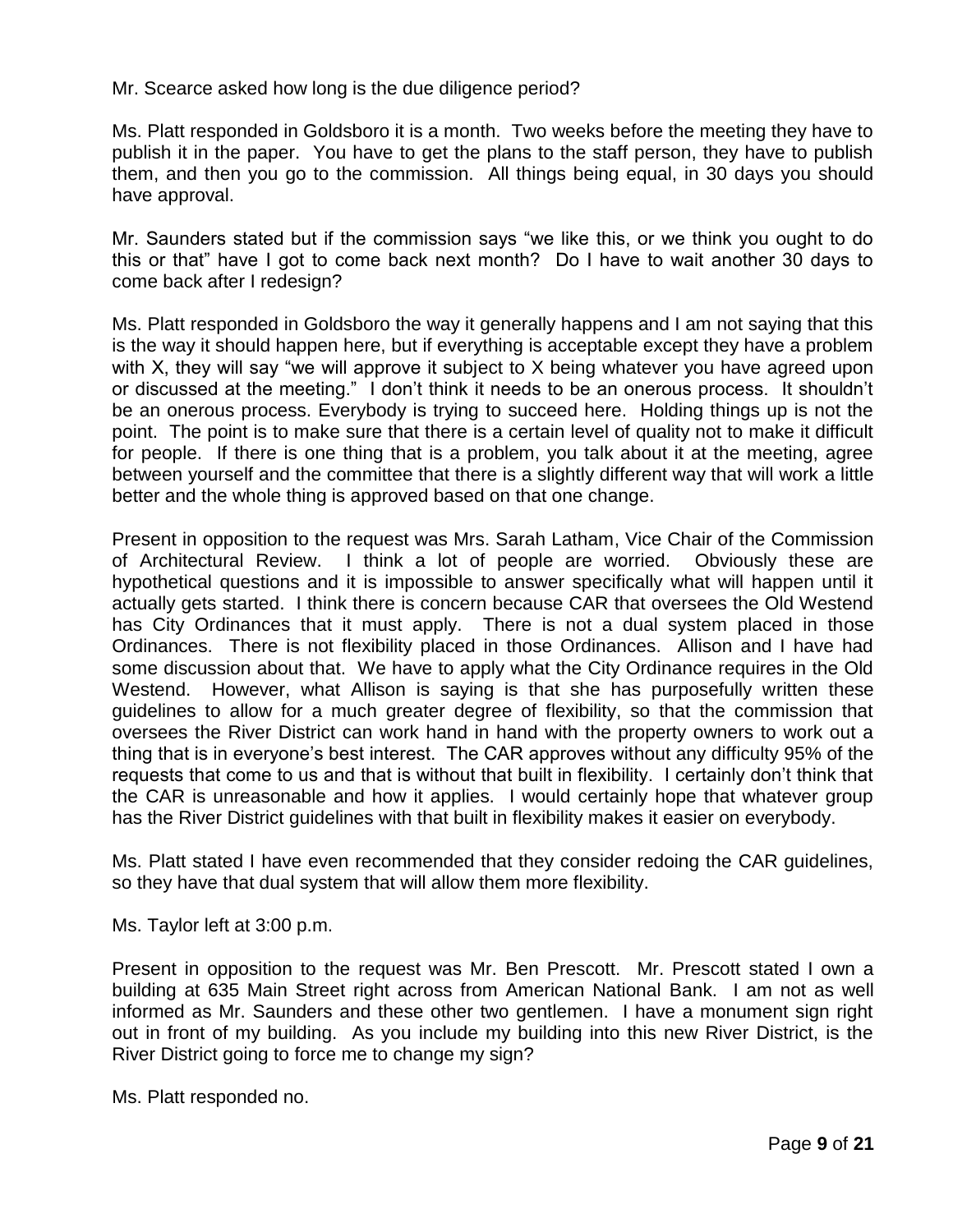Mr. Prescott stated that is good news. Any additional modifications that I make to my building will have to be approved. Yes or no?

Ms. Platt responded exterior.

Mr. Prescott stated ok. I want to be crystal clear if my modifications cost X and your recommended modifications cost Y am I going to be forced to pay Y or X? That is all I want to know. Am I going to be forced to pay more to get those same modifications done? If those modifications meet the ordinances but not the guidelines am I not in the rule set for approval?

Ms. Platt responded it depends.

Mr. Prescott stated is that a no?

Ms. Platt responded it is not a yes or a no, because if what you are proposing to change meets the ordinances then it should be approved. The guidelines are what we are talking about. You can't get approval from the Planning Commission until you have approval from the River District Design Committee.

Mr. Prescott asked why are the guidelines needed? If the ordinances are enough, why are we overlaying guidelines on top of ordinances?

Ms. Platt responded because as I said in the beginning of the presentation, zoning is only about health, safety, and welfare. It is so that nothing falls down. It is so that it is not a hazard.

Mr. Prescott stated it appears to me that the guidelines become more restrictive than the ordinances.

Ms. Platt stated yes they do.

Mr. Prescott stated so we should scrap ordinances and go only by the guidelines because the guidelines are going to become the new ordinances.

Ms. Platt stated no they are not an ordinance.

Mr. Prescott stated but you just said to me that my improvement for health, safety, and maintenance because I am a non-contributing building meet the ordinance code but not the guidelines.

Ms. Platt stated well you didn't say that it was a non-contributing building.

Mrs. Stilwell stated it is a contributing building. It is Townes Funeral Home.

Mr. Prescott stated no it is not. It was Townes Funeral Home. It is no longer Townes Funeral Home.

Mrs. Stilwell stated it is a historic building designed by Jay Bryant Heard who designed this building.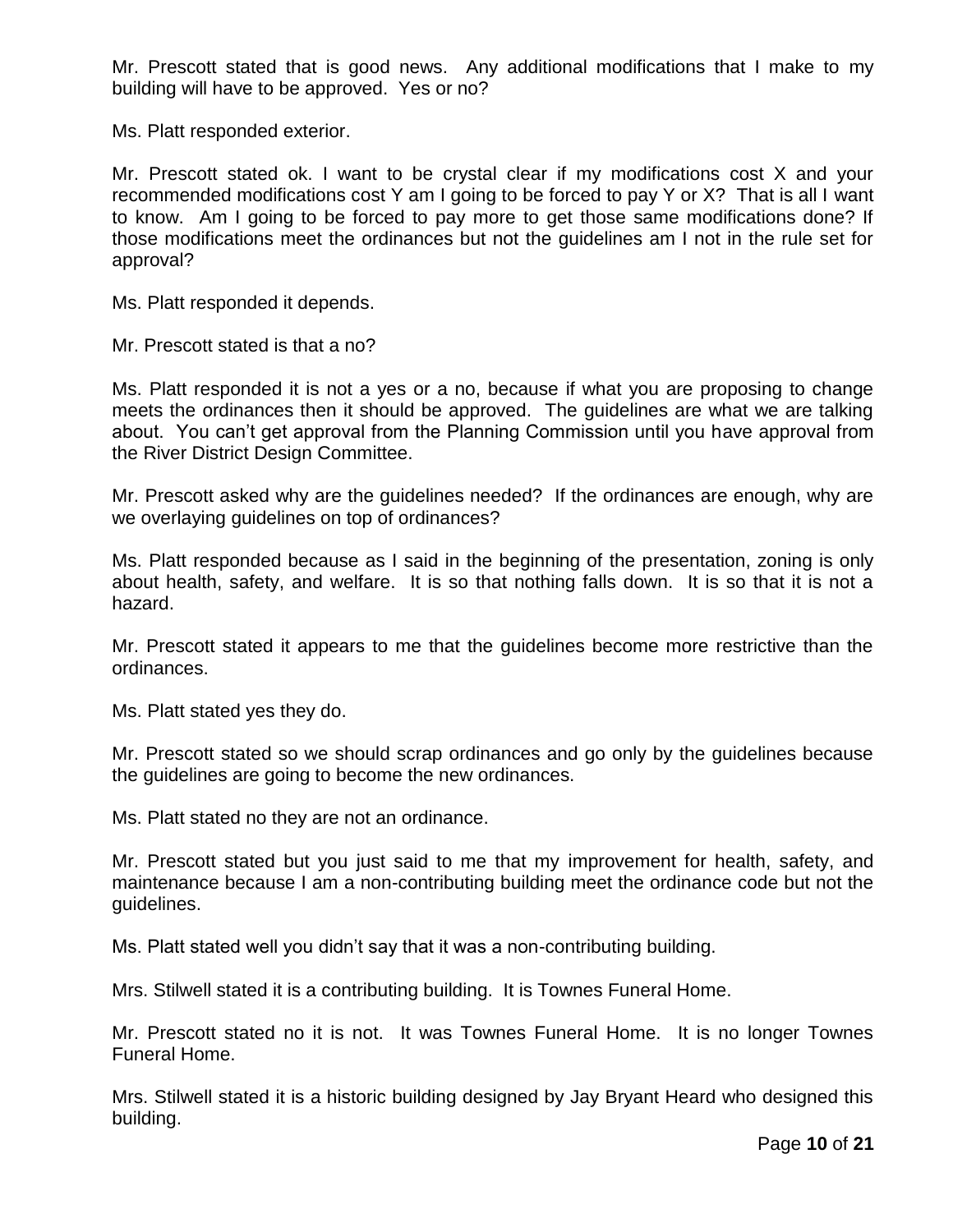Mr. Prescott stated I am not up on all of the codes on contributing and non-contributing. I guess I am a contributing building. Say I have old façade, it breaks down but I meet the ordinances and not the guidelines. I am going to be forced the guidelines?

Ms. Platt responded yes.

Mrs. Stilwell stated what the difference is, the ordinances and Zoning Code are simply for health, safety, and welfare. Design Guidelines are for "don't take windows like this out and put little windows like this in because then you totally change the image of the outside of the building."

Mr. Prescott stated I got that. That is a little bit off from what I guess my point is. my point is that the guidelines are going to require any structural changes to my building to force me to pay more money.

Ms. Platt stated no not necessarily.

Mrs. Stilwell stated it might save you money.

Mr. Prescott stated ok. We will see. In a nation where we try to create and expand good businesses, it has been my experience that anything that overlays or adds additional administrative or governmental step that I have to go through is going to be more money. It is counterproductive. Every time I have to do something to my building because it is a requirement it does not mean that when I go to sell my building or sell my practice that has made that building or practice any more affordable. Those restrictions, as a matter of fact if I am a potential buyer, become a negative impact on the sale.

There was discussion among citizens about selling property and how the restrictions can interfere with the process.

Ms. Platt stated my business is advising City's how they can revitalize their downtowns. If you remember the slide that I showed at the beginning there and there are several others that I could have shown you that talk about respecting historic downtowns. If you do respect the history, there is so much individuality and character in the historic buildings in a downtown, that in and of itself makes your downtown successful. If you have no standards and you allow some of the things that have happened here downtown where you have metal sheathing all over perfectly beautiful brick façade. People value that brick façade a whole lot more than they do that metal sheathing. If that originally historic building is simply maintained, which is not an expensive thing to do unless it is in terrible condition then that building is going to be worth a lot more and the whole downtown is going to generate a lot more jobs, businesses, residential apartments, and everything else. I do this for a living. If historic downtowns are respected, those downtowns thrive and if they are not, then they languish. That is just a fact and if you would want I could come back sometime and give you a dozen examples of towns and cities of all different sizes who have valued the history in their downtown architecture. They have downtowns that people want to be in, that they spend money in, and that they visit. It seems as if it is a different level of requirement and it is, but all that it is doing is saying that this person here who values their building is not going to have their values lessened by somebody that doesn't care.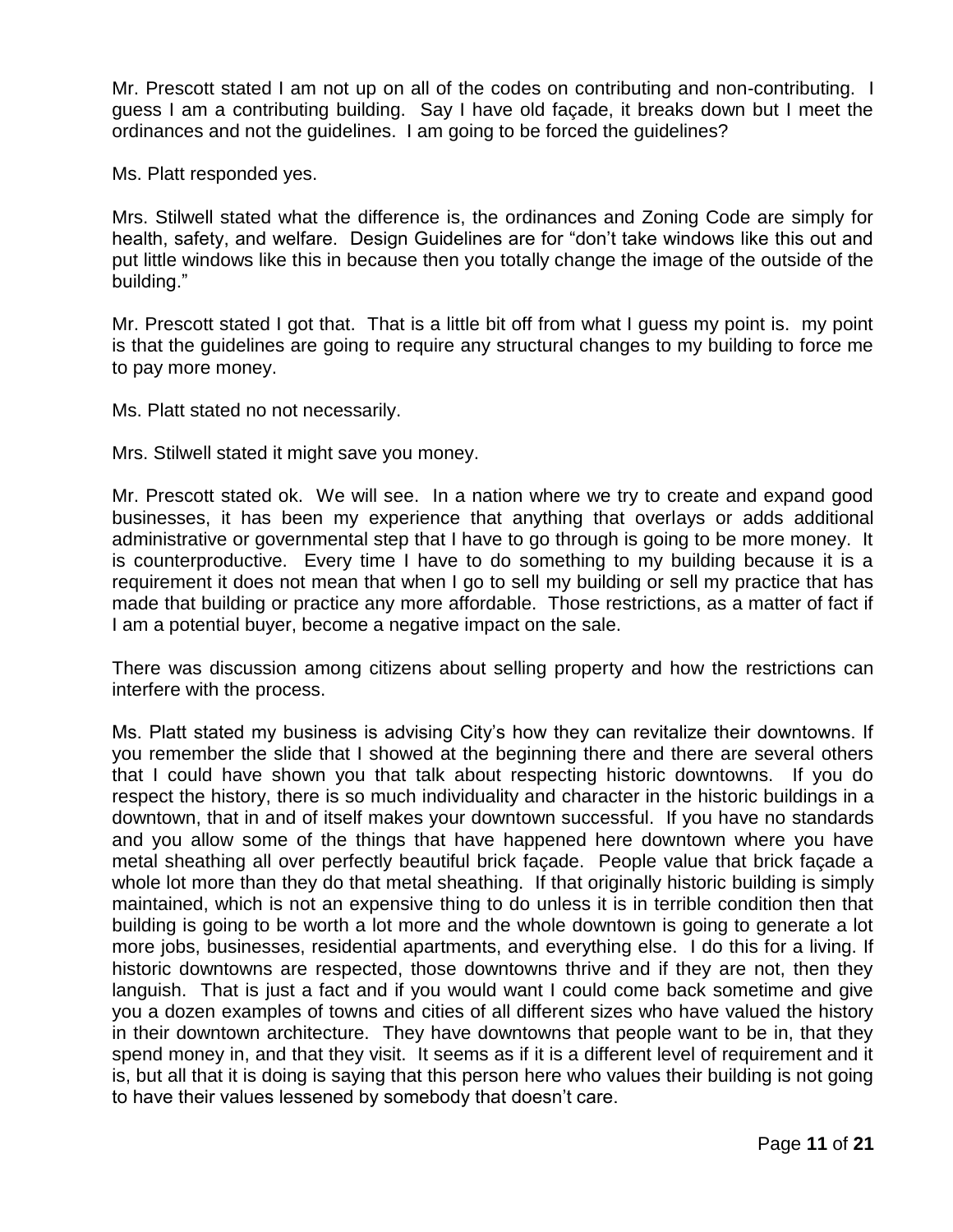Mr. Scearce stated I want to go back to his question if somebody repairs their building.

Ms. Platt stated it doesn't require a permit.

Mr. Scearce stated you wouldn't have to go through the process if you put back the same materials and fix it like it was. You don't have to do nothing.

Ms. Platt stated if you paint it the same material, if you repoint the brick, if you replace the windows, if there is storm damage and you fix the storm damage, none of those things are going to change the basic character of the building and none of them require a permit.

Mrs. Latham asked as long as you are going back with like materials?

Ms. Platt responded like materials.

Mr. Gillie stated it still may require a construction permit.

Present in opposition to the request was Ms. Sherry Chaney. Ms. Chaney stated I own a property here in a non-contributing building on Loyal Street. I have been a member of the National Trust for 20 some odd years and the National Trust doesn't enforce as you have written in here a lot of these rules that the City is wanting to enforce on every building. Believe me my husband hates that I love that building. I can see the potential. For noncontributing buildings we do not have to have COA unless we are changing. We have single pane windows. We want to become more energy efficient and put in new double pane glass. Do we have to go through the COA process?

Mr. Griffith responded according to these guidelines they would.

Ms. Platt stated I suppose you would.

Ms. Chaney stated it is not the rippled glass or the hand poured glass. It is plate glass that was probably put in the 60's or 70's.

Ms. Platt stated if that were a situation in Goldsboro and you called up the person in charge of Design Guidelines and you were basically going to look the same only it is going to be double paned instead of single paned, I would say that was a staff approval. It does not require review.

Ms. Chaney stated right now we have wooden doors, but we would like to change out and put in a metal glass door.

Ms. Platt stated it is a non-contributing building though.

There was discussion about the importance of the committee.

Ms. Chaney asked so the committee will not be appointed until these guidelines are put into place?

Ms. Platt responded right. They won't have the authority to appoint anybody without authorization.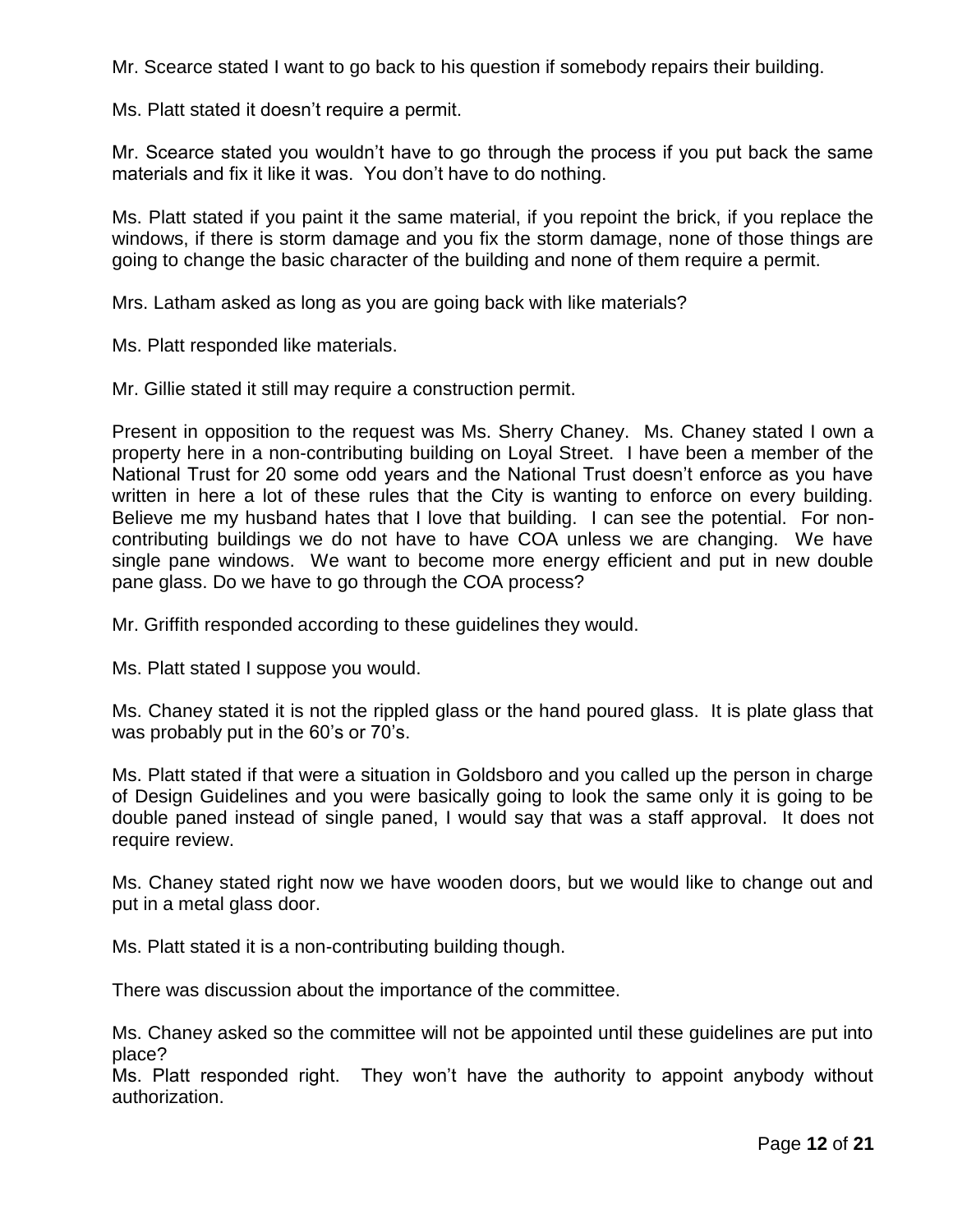There was discussion about how long it will take to put the guidelines in place and how they will affect contributing verses non-contributing structures.

Mr. Taylor stated the board members will be appointed by City Council. My concern is that you will get people in their who's perspective is that this is historical and therefore you need to put it back the way it is and do this and this; verses from a business perspective.

Mr. Whitfield stated City Council just doesn't go out and find people. The way City Council appoints people to boards and commissions is through applications, so anybody can get an application and anybody with concerns can apply. That goes through the appointment committee and then through the City Council, so it is not like they are going to go out and pick people that have their viewpoint. People will apply and there will be a list of people who make application.

Mr. Saunders asked if we don't like their decision, can we appeal it?

Ms. Platt responded somebody pointed out to me that there isn't anything in here and we should probably add something that says "just like with the CAR you can appeal it to Council." I think there will be less reason for that because of the two part approval process, because they can say "it doesn't meet the guidelines, but we approve it." For instance with windows on a building that is non-contributing you could say "technically it doesn't meet the guidelines, but it is necessary and we approve it." They were written that way on purpose. You could still appeal it. With our two part process in Goldsboro there has never been a need for an appeal.

There was further discussion about Mr. Taylor's awning.

Mrs. Stilwell stated I want to say that you all as property owners should know right now in our River District there are three projects going forward. These projects are using historic tax credits, so they have to do way more than this. I want to tell you how much money is being spent down here. I added it up. It is over \$31 million dollars, so it behooves all of us property owners to look good and not make them look bad. That is what this is about.

Ms. Chaney stated that is fine. All of us want our buildings to look good, but in these times when money is tight and business is slow and you start going no you are going to have to pay more because we don't like what you have chosen.

Ms. Platt stated these guidelines were written with the understanding of that reality.

Present in opposition to the request was Mr. Buddy Rawley, Danville City Council. Mr. Rawley stated I came today because I wanted to hear exactly what you are saying. I can only tell you 1/9 of Council, which I represent. I like the way Allison put it, we are here to help entrepreneurs and businessmen be able to succeed. I can promise you from my chair that the people I will vote to appoint to this committee will be very reasonable business people, because we cannot put too many restrictions on our entrepreneurs. We can't just let it go Helter Skelter either. Somehow we have got to have a compromise in there, but I can promise you that from my seat it will be people that will be very reasonable. Before they are appointed they will be talked to about that. We have got to be business friendly at the same time with what we are overall trying to do.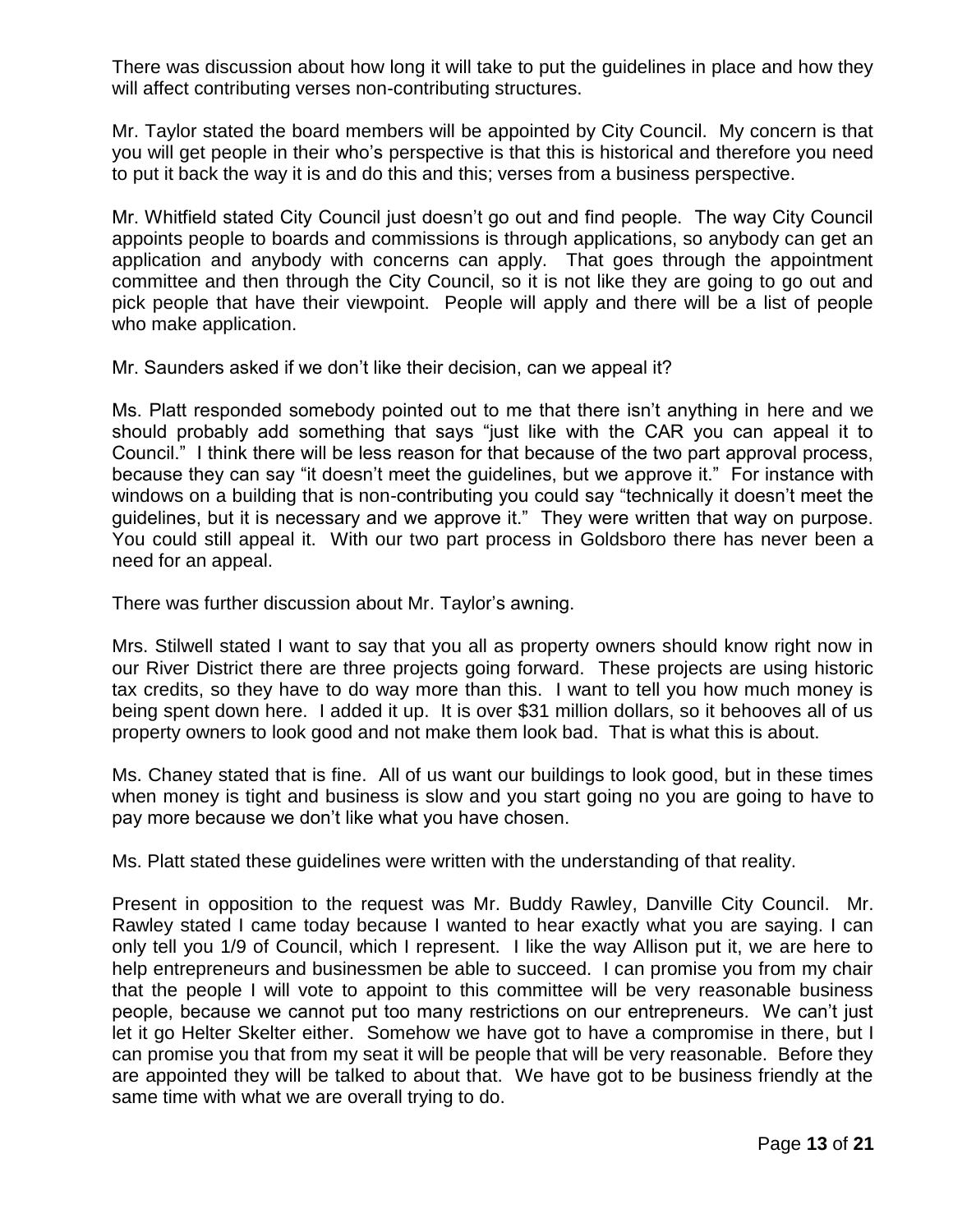Mrs. Latham stated just one last comment that I would like to make and reiterate what Allison pointed out. We have decades worth of studies and cities and towns across the country that have found that by adopting guidelines, by caring for the heritage, by making the look and feel of a historic area more unified pedestrian friendly there has not been a failure. They haven't gone downhill. What has happened is property values have risen dramatically, businesses have thrived dramatically. I moved down here from Annapolis, Maryland. Forty years ago their historic downtown was shambles. They had to fight to put in guidelines. If you have been to Annapolis, it is one drop dead gorgeous city that costs a fortune now, so anybody that was in that was there in the beginning that sold their building made a killing on it. It raises your property values. It raises the values of your businesses. This is nothing but a success story and the leading person in the country on the economics historic preservation out of the RICMA came to town three or four years ago and spoke. It is across the board the best thing any town or city can do for its businesses, to help its economy thrive.

Close the Public Hearing.

Mr. Gillie stated section 1.7 we are going to have to look at because we assumed there wasn't an appeal process in there. It is not actually written out. If anyone makes a motion please put in there that section 1.7 sets the appeal process to go to City Council.

Mr. Griffith asked is that the procedure for obtaining a COA, section 1.7?

Mr. Gillie responded yes. We just need to add a paragraph 6 that states "you have the right to appeal this within so many days to City Council." If anyone makes a motion please include 1.7 subsection paragraph 6 to include an appeal.

Mr. Wilson stated I can tell that we are not or at least I am not actually ready to go to vote for this at this moment. I think we are probably still going to need to do some study, get the appeals actually written in. We don't need to vote on something that is not actually before us, the wording before us on the appeals process. I am just kind of wondering if there would be any mechanism available to have some of these voices that have spoken to be able, if it is legal or possible, to interact with us in such a way that we can address some of these concerns as this goes forward. I think that we are very committed to the River District Plan. We need to do things with our downtown. We need to do some unifying and building economics to draw this area. At the same time we want to make sure that we fully understand what the business owners are saying and that we have a full grasp of this.

Mr. Whitfield stated just to answer your question, you all sort of being a governing body, clearly citizens have the right to talk to you and lobby you for or against whatever it may be. It is going to be up to the individual member as to what that interaction will be. There is nothing wrong with you mingling with people or talking to people. You just have to make sure that if three or more of you get together you have to notice it as a public meeting. That is the only thing that you have to be careful of is when three members of the commission get together, but if you are just talking one on one there is nothing in the world wrong with that.

Mr. Wilson stated I don't think from my point of view anything that I am hearing out here is something that those of us wouldn't want to take very serious. At the same time I am very committed to seeing the renewal of downtown and that we create an area that is extraordinary and that it would not be limited either. In fact, I think one of the unique things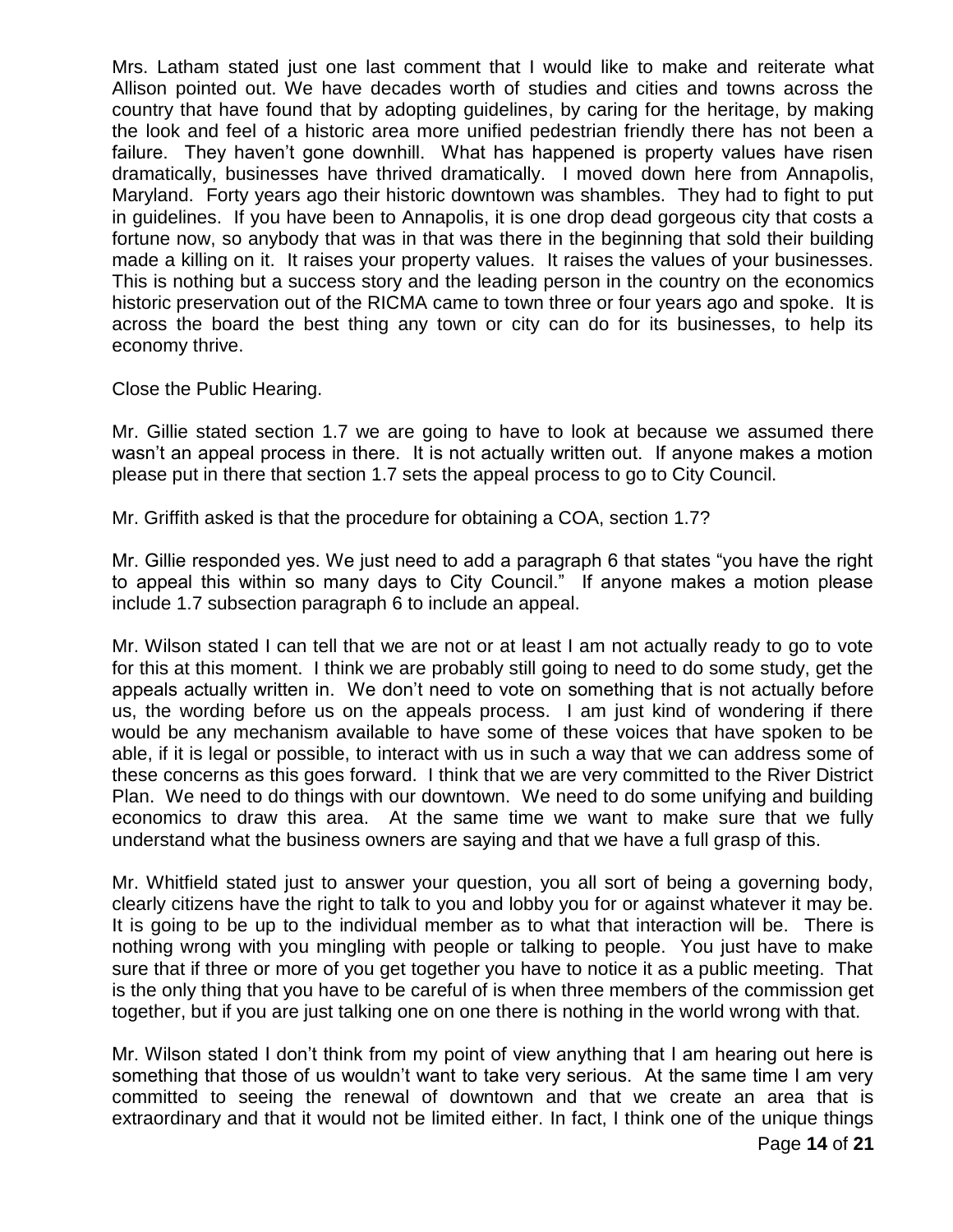we can do in our town is to find a way to do that so that everybody can understand and a lot of suspicions are minimized. We accomplish kind of a higher goal.

Mr. Scearce stated I was going to recommend that we table this for one month anyway.

Mr. Whitfield stated you will need a motion to do that.

Mr. Scearce stated give time to change and add the correct language for the amendment process so that everybody can get a little bit more comfortable with that. Any other questions or concerns, of course they can talk to staff, get some answers, and then maybe we can come back and really move forward. Any other thoughts?

Mr. Griffith and Mr. Jones stated I agree.

Mr. Jones stated I think the one that has to be lobbied is Mr. Rawley back there, the people that are going to appoint these people that have concerns and want to be on the commission. They can give us their input, but I also think that input has to go in that direction.

Mr. Griffith asked isn't Gary Miller the Chair for the Appointments Committee?

Mr. Rawley responded yes.

**Mr. Griffith made a motion to table the request until the November meeting to give staff an opportunity to define the appeal process. Mr. Jones seconded the motion. The motion was approved by a 5-0 vote.** 

Mr. Gillie stated the next Planning Commission meeting is November 12.

There was a brief recess in the meeting to allow citizens to exit.

*2. Request to amend Chapter 41 entitled "Zoning Ordinance" of the Code of the City of Danville, Virginia, 1986 as amended, more specifically Article 3J., entitled "N-C Neighborhood Commercial District" Section C. entitled "Uses Permitted by Special Use Permit", Article 3K., entitled "CB-C Central Business Commercial District" Section B. entitled "Permitted Uses", Article 3L., entitled "TW-C Tobacco Warehouse District" Section B. entitled "Permitted Uses", and Article 3N., entitled "PS-C Planned Shopping Center District" Section C. entitled "Uses Permitted by Special Use Permit" to allow for a microbrewery and/or micro-winery for the purpose of the manufacture and sale of craft beer and wine, Article 3:O., entitled "LED-I Light Economic Development District", Section C. entitled "Uses Permitted by Special Use Permit", Article 3:Q., entitled "M-I Industrial District", Section B. entitled "Permitted Uses", to allow for a Regional Brewery and Amend Article 15 to modify the definitions of microbrewery, micro-winery and create a definition for Regional Brewery.*

Mr. Gillie read the staff report.

Mr. Gillie stated in a nut shell we went back and looked at all of the stuff that you asked us, we've added additional districts, and we have created a Regional Brewery. We have talked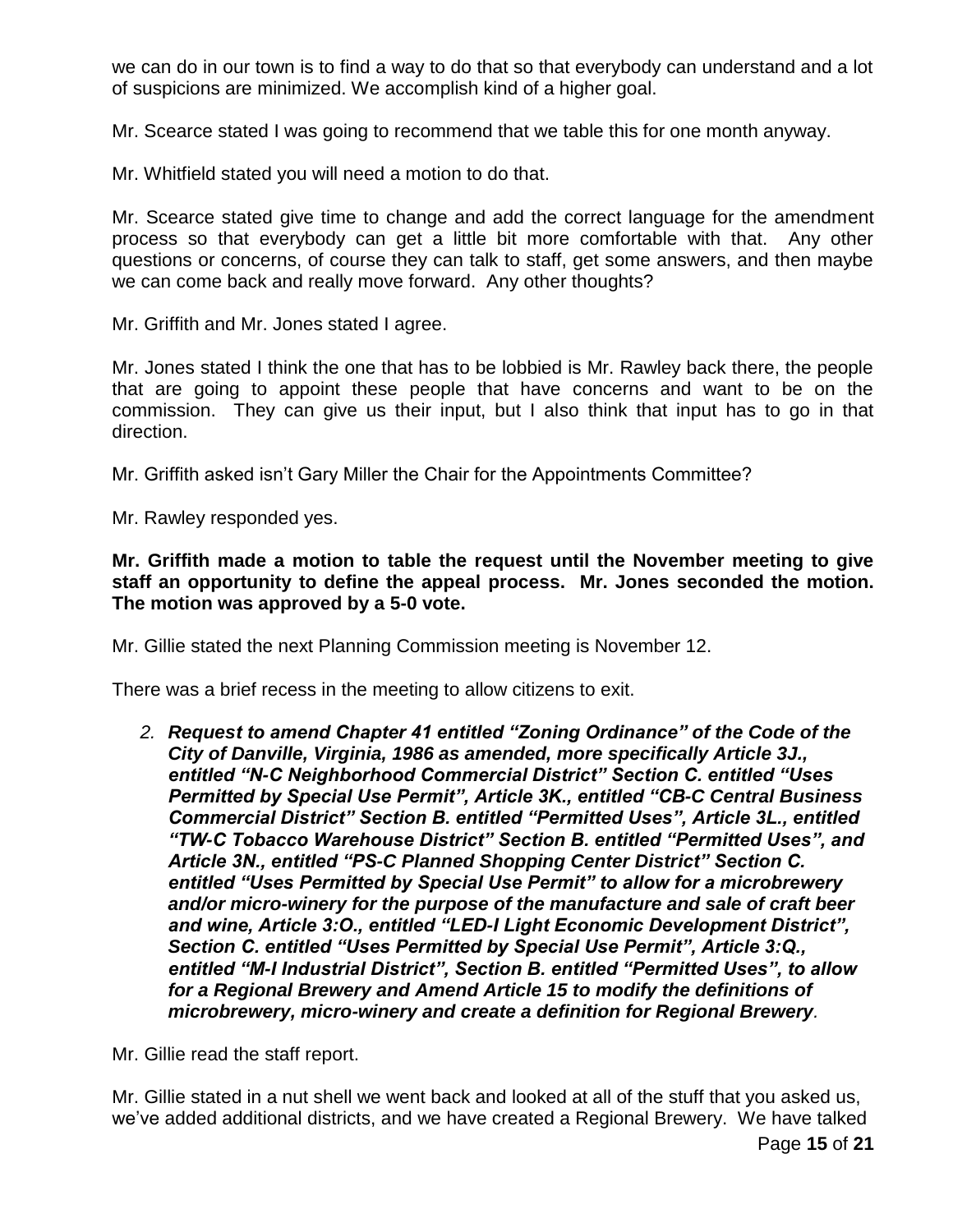to some small microbreweries who have grown larger. Devil's Backbone, if anyone is familiar with them, in Nelson County. They have grown to a facility. They started out as a microbrewery and have gone to what we consider a Regional Brewery. We have tried to expand our size and also allow someone who goes over the 15,000 to go into a different facility. At that point they will have probably outgrown anything that would go in any of our commercial districts and allow them to go into one of our industrial districts.

Mr. Scearce asked was there any reason, I guess just because the nature of the use, that you didn't put in Highway Retail Commercial?

Mr. Gillie responded we already had it in Highway Retail Commercial. We already had the microbrewery and winery. This just expanded it to the other commercial districts and added additional capacity.

Open the Public Hearing.

There was no one present to speak on behalf of the request.

Close the Public Hearing.

Mr. Griffith asked what are the guidelines on micro-winery? Are there any limitations?

Mr. Gillie responded we did that before.

Mr. Griffith asked so that didn't change?

Mr. Gillie responded that didn't change. The numbers on the micro-winery seem to be consistent. Most places have an urban winery which is even smaller. That is for somebody that makes wine in their garage. Wine is kind of a new thing that is evolving. The microwinery stuff we were ok with and we didn't find any reason to modify it.

# **Mr. Wilson made a motion to recommend approval of the Code Amendment as recommended by staff. Mrs. Evans seconded the request. The request was approved by a 5-0 vote.**

Mr. Wilson asked are we going to have a chance or are we even allowed to talk about this issue with the River District Plan among ourselves?

Mr. Gillie asked do you have email? You guys can talk amongst yourselves.

Mr. Whitfield stated you have to be very careful with email about what could be considered a meeting.

Mr. Scearce asked what do you mean?

Mr. Wilson responded I am a little awkward with this process. I am concerned about whether or not some of these voices need to be integrated into this plan in anyway officially. How does that work?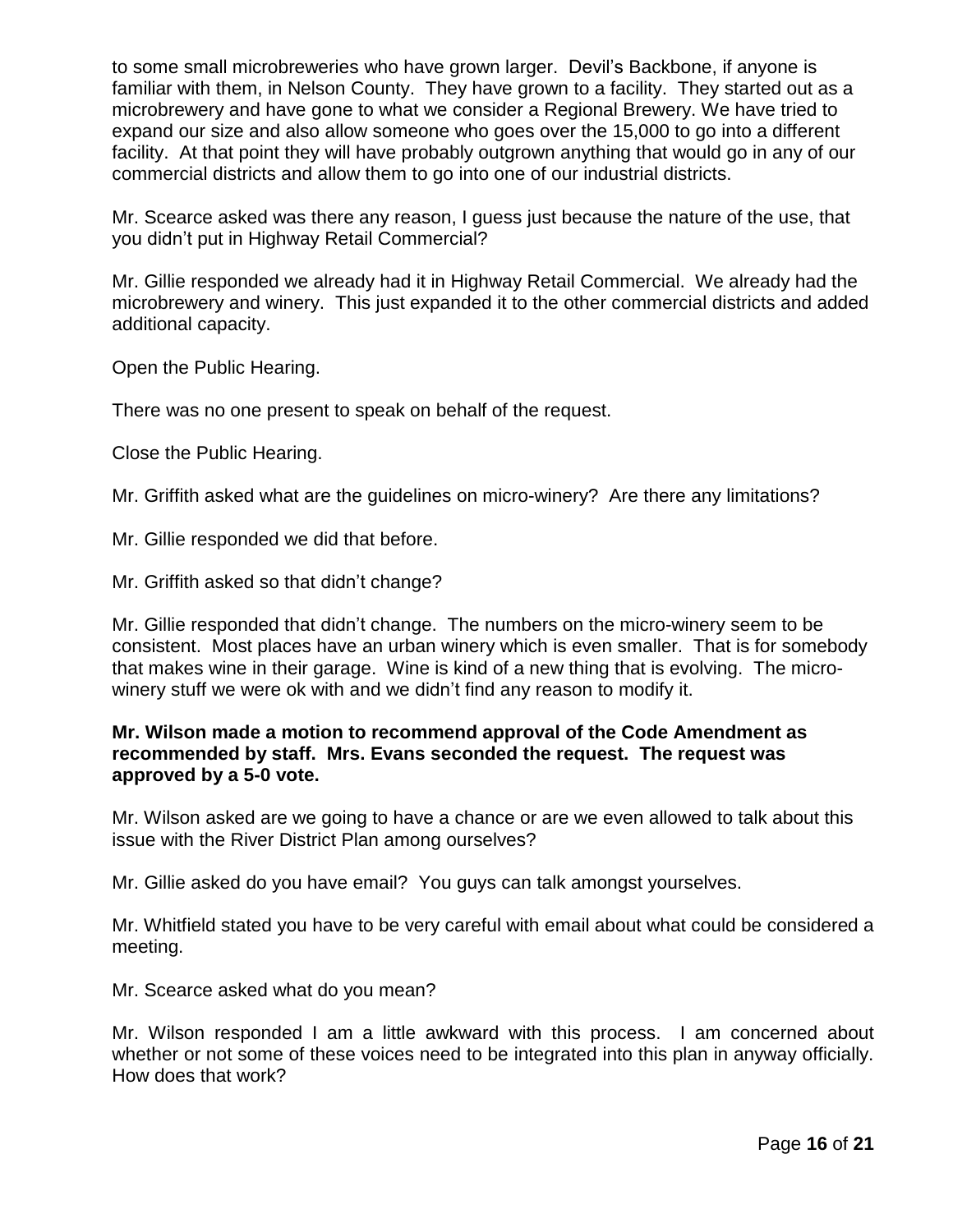Mr. Gillie responded everyone at the meeting today knows who you are. They can get in contact with you and express their concerns. They know they have 30 days and this is coming back. They will have an additional chance to speak at those meetings. Anyone who has called and asked was being given a list of City Council, links to the phone numbers and emails of City Council, so that they could contact their council people. If they would have asked for Planning Commission, I would have given them the same information so they could have contacted you prior to this. If you guys want to discuss it yourselves all you can do is individual email.

Mr. Wilson stated I am not going to use email to do that.

Mr. Gillie stated scheduling a work session would be the only thing, but we would have to advertise that.

Mr. Wilson asked this is the system that we use in order to integrate those ideas?

Mr. Gillie responded yes.

Mr. Wilson stated I am glad we tabled and we have time to think about how to integrate some of those concerns into this. How do we think about the City's role? The fact that if somebody says "is there a fund available to help with costs" if something is more expensive because of the guidelines doesn't sound like something that would go into the guidelines and it may be something that the City would want to address. Can we recommend anything along those lines?

Mr. Gillie responded as a formal body no, but as an individual citizen you get, just like Buddy being here, Councilman Rawley. Talk to your council folk and say "hey, if we are going to do this we think this may be something we need." The City used to have a façade program years ago. They don't have it anymore. They removed it from the budget. Is it something that is necessary again? It needs to be brought up, but not as you as a true body making that recommendation.

Mr. Whitfield stated there will be a public hearing in front of City Council and there is nothing that prohibits you from saying as a member of the Planning Commission and as one in seven some of the concerns I heard were this and these are the things that I want you all to remember and take into account are x, y, and z. There is nothing that prohibits you from doing that at all. You just need to make it clear that you are representing yourself as 1/7 as opposed to the Commission itself.

Mrs. Evans asked but could we as a Planning Commission in our motion assuming we pass it next time say "upon the condition that there is a budgetary line item for facades?"

Mr. Gillie responded you can't recommend budgets. You could as part of your motion recommend the adoption of these and recommend that City Council look at possibly instating some future programs. You can make that as a suggestion.

Mr. Griffith stated I want to follow up on something that Bruce said and that Kenny alluded to also, a work session for Planning Commission. If we had one of those that is not a public hearing, but the Planning Commission could come together to discuss this as Bruce was talking about.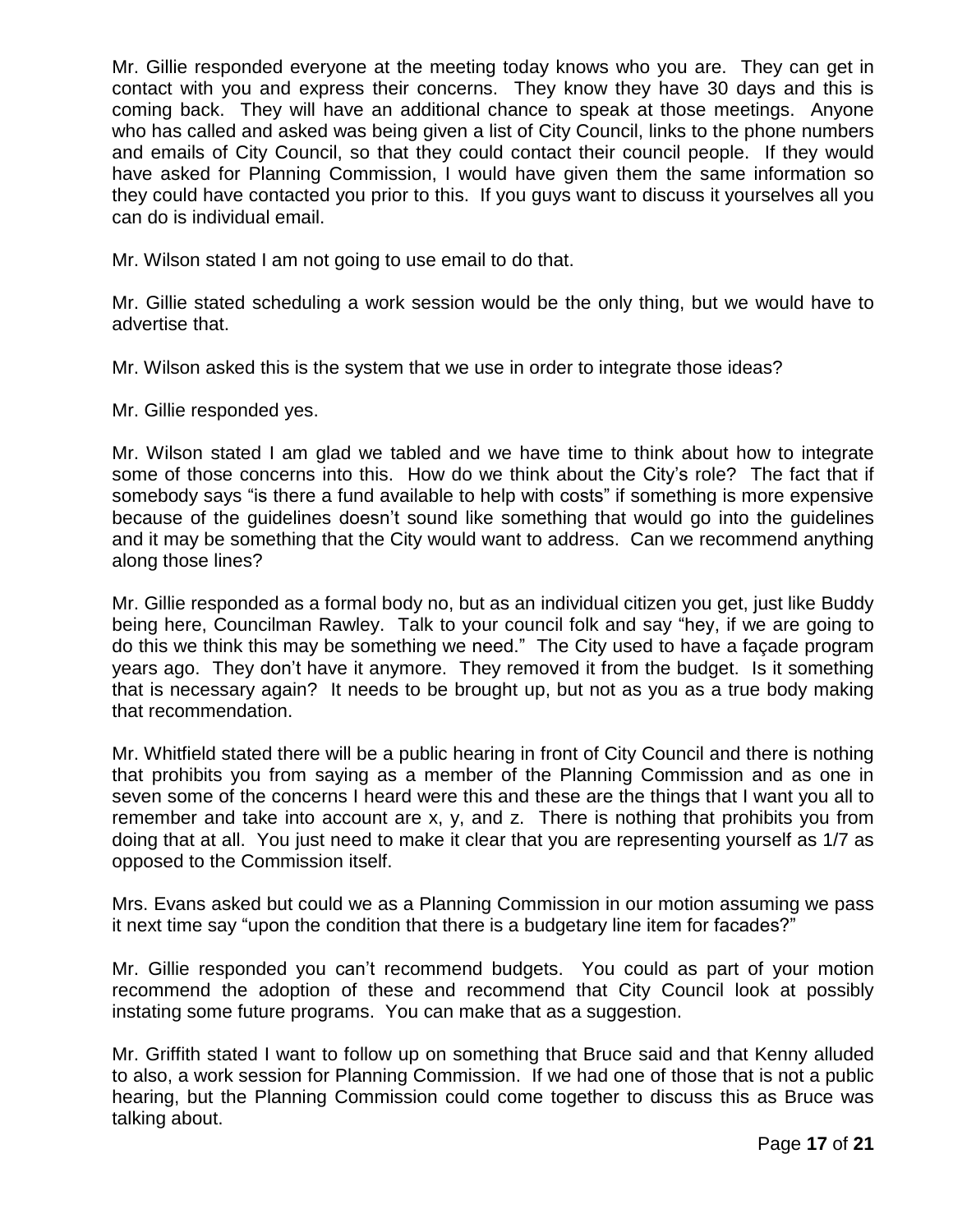Mr. Whitfield stated you clearly could. It would have to be noticed and advertised.

Mr. Griffith stated to give the members of the Planning Commission an opportunity to sit down and discuss it without having a public hearing.

Mr. Whitfield stated that is what you would say in the advertisement. The Planning Commission will be having a work session on the River District Plan on such and such a date at such and such time, no public comments will be taken.

Mr. Gillie stated some places do that prior to their actual body meeting. It is advertised as they will have a work session first, once that is over they will go into their next meeting. We don't do that because of the public comment period.

Mr. Griffith stated I am just thinking as a follow up to what Bruce was saying, it is an opportunity for the members of the Commission to sit down, discuss it, and bounce ideas off of each other. There are a whole lot of things I have questions about.

Mr. Scearce asked do we have time to schedule and do it before our next meeting?

Mr. Gillie responded that is what I am looking at right now.

Mr. Scearce asked in the past, what was it when we did a joint Council and Planning Commission meeting?

Mr. Gillie responded when we were doing the Comp Plan we had the joint meetings. We advertised all of those ahead of time as afterhours work sessions.

Mr. Scearce stated what I am getting at is if we have time to do it before our next meeting, would it be something that City Council would want to come to? I don't know how much it is up in the air with them too. We may could work through some stuff.

Mr. Gillie responded Clarke works with City Council in that regard. I really don't.

Mr. Wilson stated I think this is really an important thing. If we don't do a River District plan of some sort and we don't get our heads around how we are going to manage the development downtown, I will be honest with you; we can't keep going on the way we are going. It is just anybody doing what they want. Some kind of guidelines is critical. The thing that I think is so critical for us as a City is let's do this thing right. In other words, rather than having these quick meetings and these kind of formalized meetings where folks come in with suspicion, is it possible ahead of time before we put our stamp on this to work some of these things out in such a way that people can really adopt this whole thing in more of an embrace and have some enthusiasm about something that is really going to shape our City for years to come. It may be the difference in a couple months that may have the impact of the life of the City for the next hundred years. I do think that there is a lot on the table here and the more we can get worked out in terms of our understanding and details because there seems to be a lot of confusion about what was in this document and what the requirements were. Maybe I am just being naive in thinking that would help.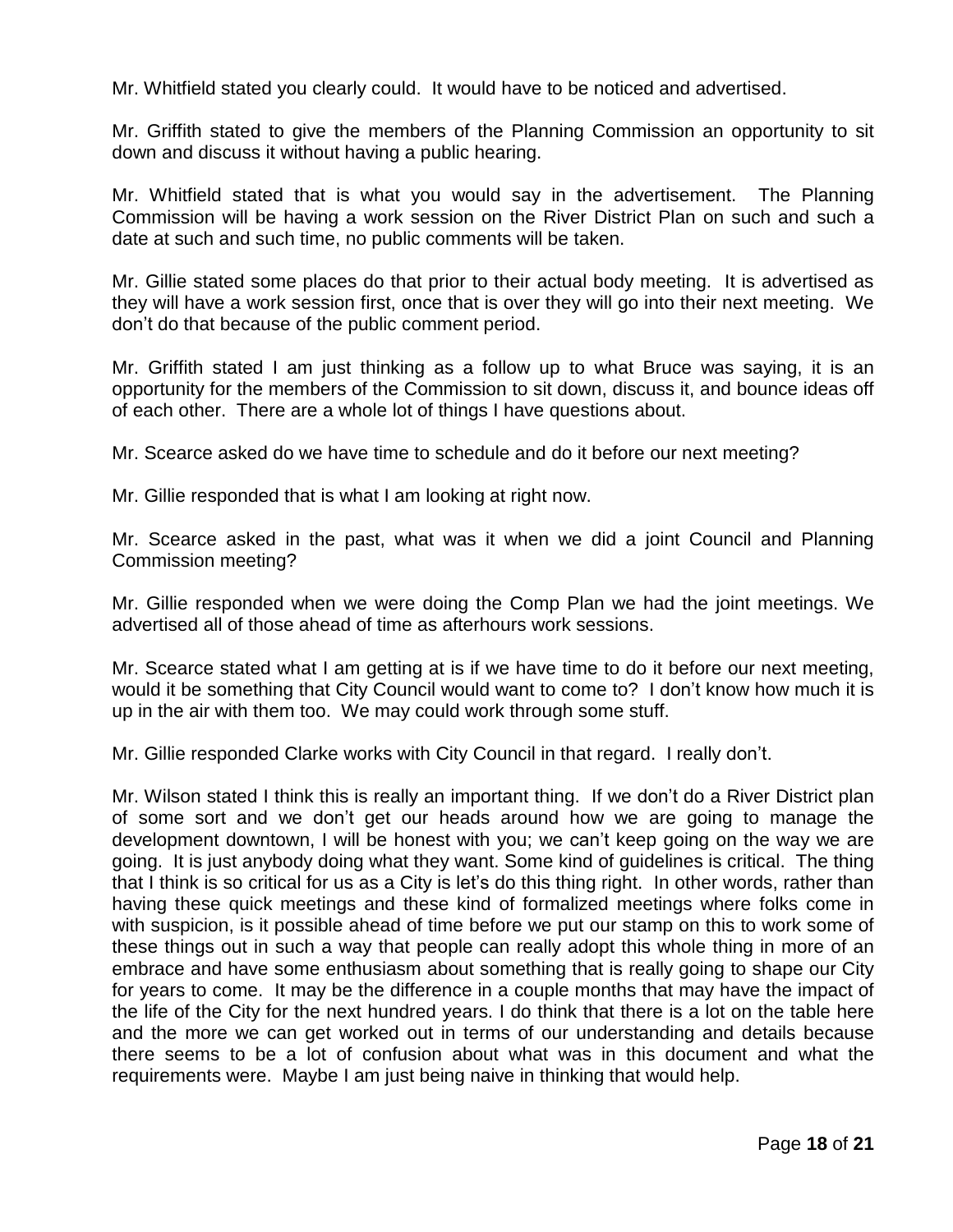Mr. Scearce stated we have heard some concerns today and I think that is how they could be integrated into it. Maybe I guess Allison; we would want her there to clarify. This isn't brand new for them. They do this stuff all of the time and they are professional at it. They have done a great job, but maybe we need to simply it or restate it another way so that these questions can be clarified so they know how to respond properly.

Mr. Wilson stated I love Allison and what she has done for this City has been extraordinary, but every time we reference Goldsboro it is not referencing us. I keep wanting to think "ok but how are we going to handle it?" Is that part of our role to help clarify that?

Mr. Gillie responded yes.

Mr. Wilson stated I think a couple months here of due diligence providing opportunities for these voices to be heard working with City Council, whatever we are supposed to do. We can be real instruments here of getting this to a place where once it is approved, boom!

Mr. Scearce stated it brings a consensus together.

Mr. Wilson stated it is not going to be perfect, but at least there would be an understanding for a question like "do I have to put a \$20,000 awning up when I can only afford \$10,000?" Having a little better clarification like that is going to make people feel better.

Mrs. Evans stated what about clarification to, I think she referred to replacing windows was ok and I am looking at Ken and I am going "I don't think you can do that without approval;" but she indicated that you could.

Mr. Griffith stated some of the things that she was saying were not what is listed in these guidelines.

Mr. Wilson stated personally we are not ready to give this to the City. It is huge because it is going to shape us for years to come. It could be the difference between us fading away as a City and having a vital new downtown, which many of us are dying to see.

Mr. Griffith stated some of the things she was saying are not in these guidelines. According to this, you can't even change the color of a building without getting a Certificate of Appropriateness. We are hearing one thing and then I am reading something else.

Mr. Gillie stated that leaves a lot of interpretation. Read how that says *a substantial change in the color palate.*

Mr. Griffith read a section of the guidelines.

There was some discussion about the interpretation of the guidelines and how approval would be required.

Mr. Scearce asked what does getting staff approval mean as opposed to going through the whole process?

Mr. Gillie responded there are provisions in there that say like in kind replacement can be approved at staff level. If you come in and you say "I've got wood windows and I am putting wood windows back do I have to go the Review Commission?" No, we sign off on it.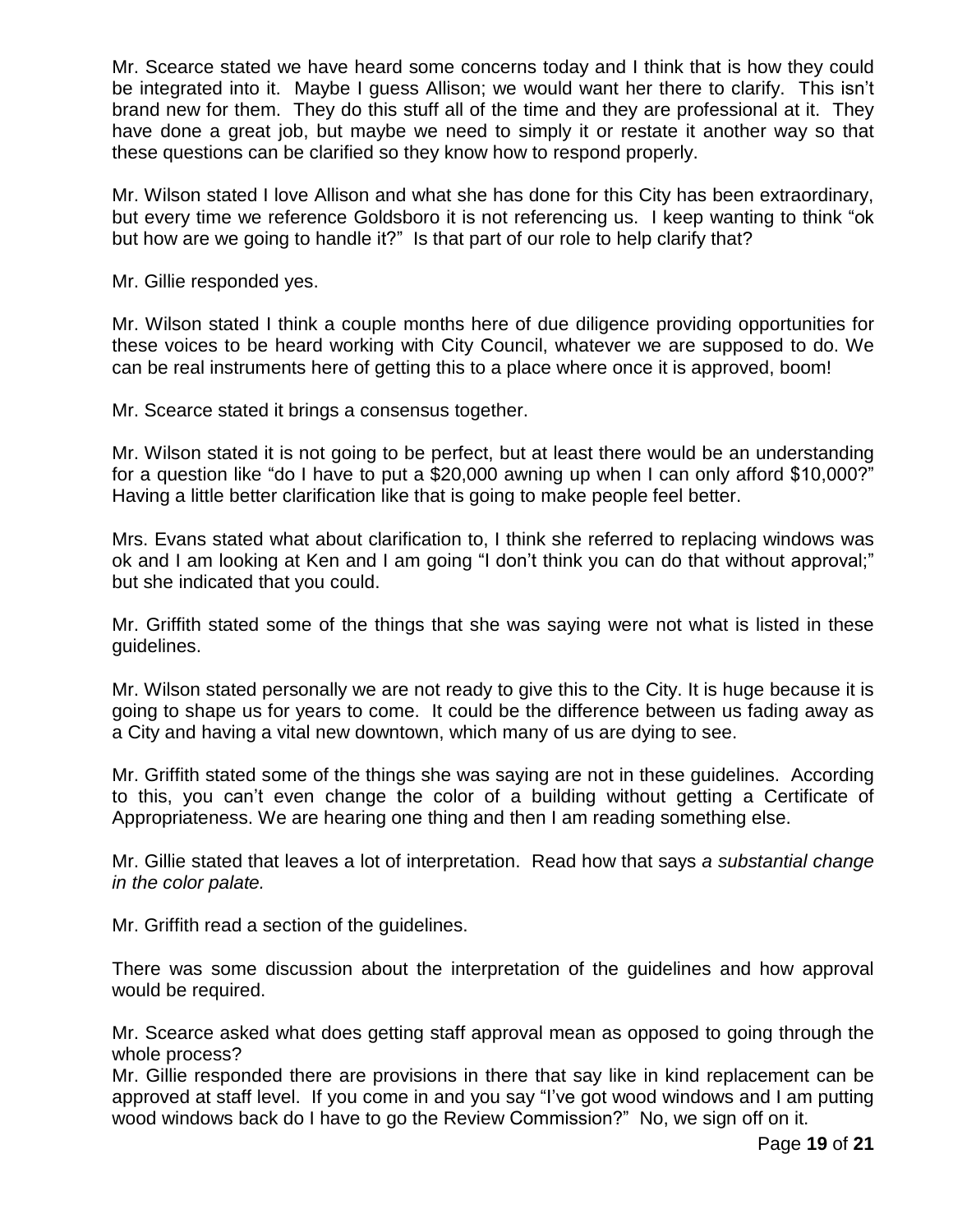Mr. Scearce asked so they can just come to y'all?

Mr. Gillie responded yes.

There was further discussion about instances that could be approved at staff level.

Mr. Wilson stated the thing is that we can alleviate some of these question marks and some of these how processes and concerns by just working ahead. That is all I am saying. Otherwise, we don't need this at all. If everybody just does whatever they want we might as well just leave it the way it is.

Mrs. Evans stated we just voted on that non-contributing building that can be contributing in 5 years. We just voted that he could not put those replacement windows in. It sounds like to me since it was non-contributing he could.

Mr. Gillie stated he is not in the district. If you want to have a work session we can either do it the week of the 29<sup>th</sup> or the week of the 5<sup>th</sup>. I will still be able to advertise it two successive weeks before the meeting. I don't know Allison's schedule at all for either of those two weeks. If you want her here I can try. I can't guarantee that she can make any of those, but if you want to have it anyway and discuss it without her being here the week of the  $29<sup>th</sup>$  or the week of the 5<sup>th</sup> will allow us to advertise it just as a work session. Everyone check their calendars and tell me which of those two days are good and I can make that happen. You will have your standard meeting still on the  $12<sup>th</sup>$ . We can discuss these just as a work session.

There was some discussion about the date. The members decided upon November  $5<sup>th</sup>$  at 3:00 p.m. in the 4<sup>th</sup> Floor Conference Room.

There was further discussion about the concerns that need to be addressed regarding the language within the guidelines.

There was general discussion about replacing windows and some of the other questions raised by citizens.

### **II. MINUTES**

## **Mr. Griffith made a motion to approve the September 10, 2012 minutes. Mrs. Evans seconded the motion. The motion was approved by a unanimous vote.**

### **III. OTHER BUSINESS**

Mr. Gillie stated Council approved all of your stuff as usual. We got the last section of the Comprehensive Plan just before we came to this meeting. We will review that and hopefully it will be coming to you very soon. You will probably get that the first of the year. We will have regular cases next month. Your last meeting you asked me to look at the animal wildlife stuff. I have talked to a bunch of places throughout the state that have those different regulations and stuff. I am going to try and propose something for it. I don't know if it will be November, but probably by December if I can get everything together.